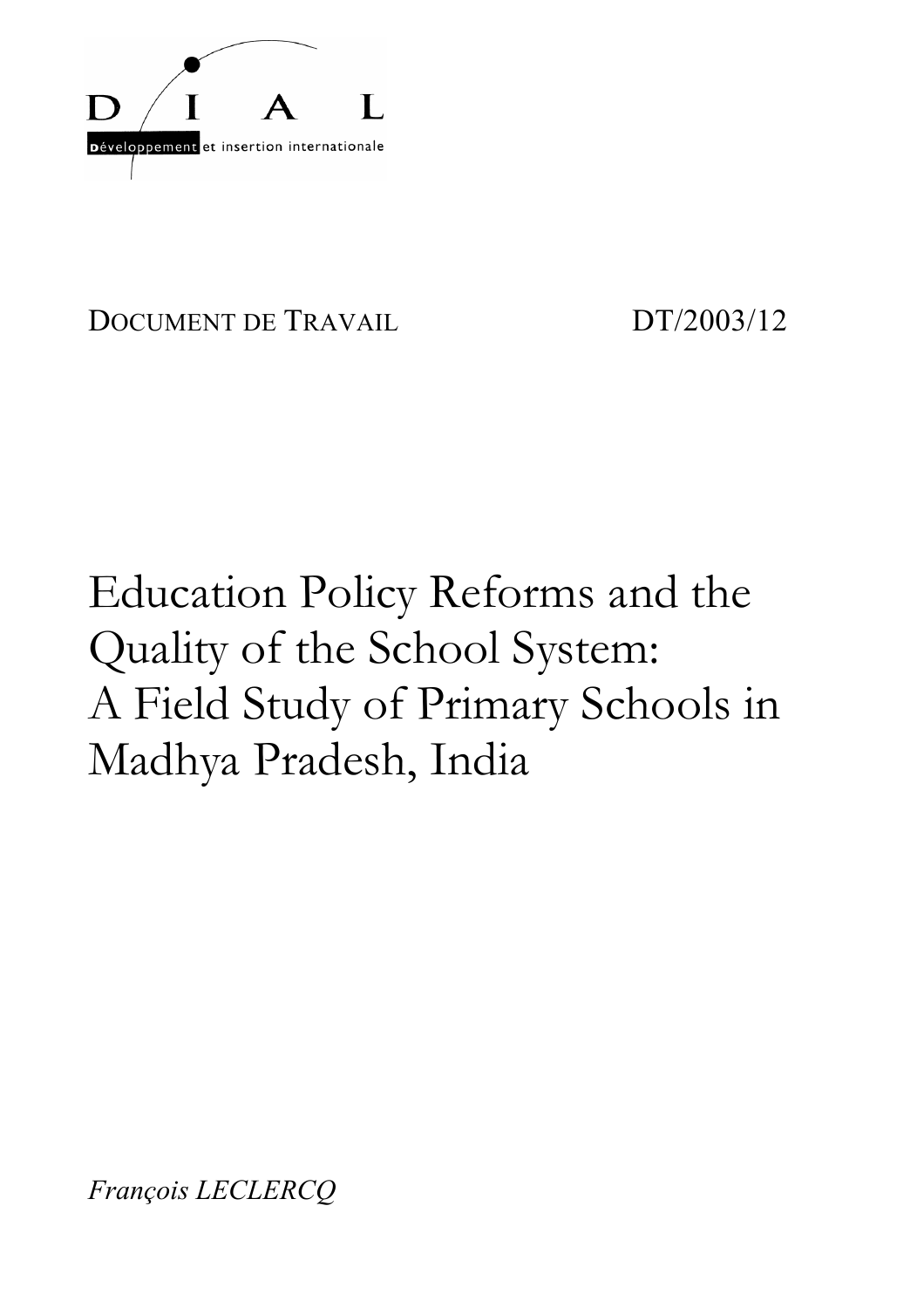#### **EDUCATION POLICY REFORMS AND THE QUALITY OF THE SCHOOL SYSTEM: A FIELD STUDY OF PRIMARY SCHOOLS IN MADHYA PRADESH, INDIA**<sup>1</sup>

François Leclercq<sup>2</sup> DIAL, UR CIPRÉ - Université de Paris I (Panthéon-Sorbonne) leclercq@dial.prd.fr

#### **Document de travail DIAL / Unité de Recherche CIPRÉ** Octobre 2003

# **RÉSUMÉ**

Les réformes de l'éducation primaire entreprises depuis le milieu des années 1990 dans l'Etat du Madhya Pradesh (Inde centrale) ont visé à étendre le secteur public par la création de nombreuses écoles et à en décentraliser la gestion, tout en facilitant le développement du secteur privé. Le taux de scolarisation primaire aurait ainsi considérablement augmenté, mais ces réformes ont suscité des controverses aiguës, alors qu'il en existe peu d'études indépendantes. Cet article présente les résultats d'une étude de terrain menée dans les districts de Betul et Dewas en 2002, portant en particulier sur un programme intitulé «Education Guarantee Scheme ». La scolarisation des enfants issus de milieux défavorisés a manifestement augmenté, mais la « garantie éducative » en question est incomplète, la quantité et la qualité de l'enseignement dispensé dans les écoles étudiées étant insuffisantes. La décentralisation de la gestion des écoles (renforçant notamment la formation et l'inspection des enseignants) ne résulte pas pour l'heure en une structure incitative adéquate pour que les habitants des villages nommés instituteurs puissent enseigner de façon efficace. Enfin, la coexistence de différents types d'écoles publiques et privées risque d'aboutir à une ségrégation sociale du système scolaire qui pourrait limiter l'effet égalisateur du développement de l'éducation sur la société rurale.

**Mots-clés** : éducation, qualité de l'éducation, gestion du système scolaire, décentralisation, capital humain, *Education Guarantee Scheme*, Madhya Pradesh, Inde.

**Nomenclature JEL** : H4, I2, O15, O53.

#### **ABSTRACT**

 $\overline{\phantom{a}}$ 

Reforms of primary education undertaken in Madhya Pradesh since the mid-1990's have been said to be bringing the state close to universal enrolment, yet they have sparked much controversy and have hardly been the subject of any independent research. This paper presents the results of a field study of public schools conducted in Betul and Dewas districts in 2002. Substantial progress has been made in enrolling underprivileged children, but the quality of education now deserves more emphasis. Indeed, the 'education guarantee' offered is incomplete, as the schools under study are affected by low quantity and poor quality of teaching. The potential for better school management created by decentralisation does not actually translate into adequate incentives (e.g. through the new training and inspection system) for the local residents recently appointed as teachers to work effectively. Meanwhile, there is a risk of fragmentation of the school supply between different types of public and private schools limiting the equalising impact of educational development on rural society.

**Keywords**: Education, school quality, school management, decentralisation, human capital; Education Guarantee Scheme, Madhya Pradesh, India.

**JEL classification**: H4, I2, O15, O53.

<sup>1</sup> This paper was published in India as: François Leclercq, 'Education Guarantee Scheme and Primary Schooling in Madhya Pradesh', *Economic and Political Weekly*, 38 (19), May 10, pp. 1855-69. 2

I am grateful to Jean Drèze for guidance, to Eklavya, especially Rajesh Khindri, Anjali Noronha, Ghanshyam Tiwari, Mohan Dubey, Anu Gupta, Arvind Sardana, and Dinesh Sharma, for their help, and to Amita Sharma, Secretary, Elementary Education, Madhya Pradesh, for a discussion of EGS. The views expressed in this paper are personal, and represent neither those of Eklavya nor those of the government of Madhya Pradesh.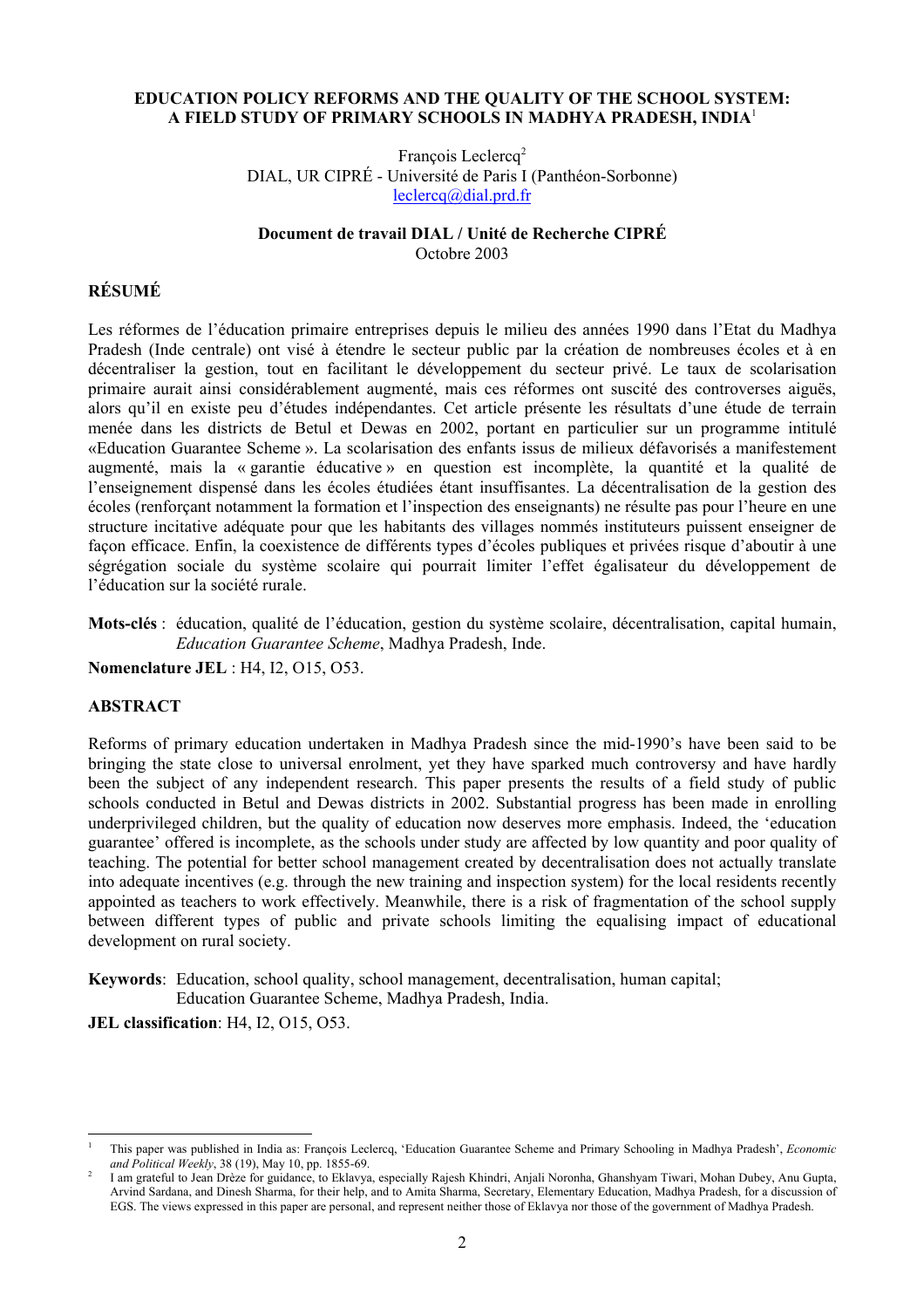# **Contents**

| 1.   |                                                               |     |
|------|---------------------------------------------------------------|-----|
| 1.1. |                                                               |     |
| 1.2. |                                                               |     |
| 1.3. |                                                               |     |
| 2.   |                                                               |     |
| 2.1. |                                                               |     |
| 2.2. |                                                               |     |
| 3.   |                                                               |     |
| 3.1. |                                                               |     |
| 3.2. |                                                               |     |
| 3.3. |                                                               |     |
| 3.4. |                                                               |     |
| 3.5. |                                                               |     |
| 3.6. |                                                               |     |
| 4.   |                                                               |     |
| 4.1. |                                                               |     |
| 4.2. |                                                               |     |
| 4.3. |                                                               |     |
| 4.4. |                                                               |     |
| 5.   | EDUCATION AND RURAL SOCIETY: NO 'SCHOOLING REVOLUTION' YET 21 |     |
| 5.1. |                                                               |     |
| 5.2. |                                                               |     |
| 5.3. |                                                               | .23 |
|      |                                                               |     |
|      |                                                               |     |
|      |                                                               |     |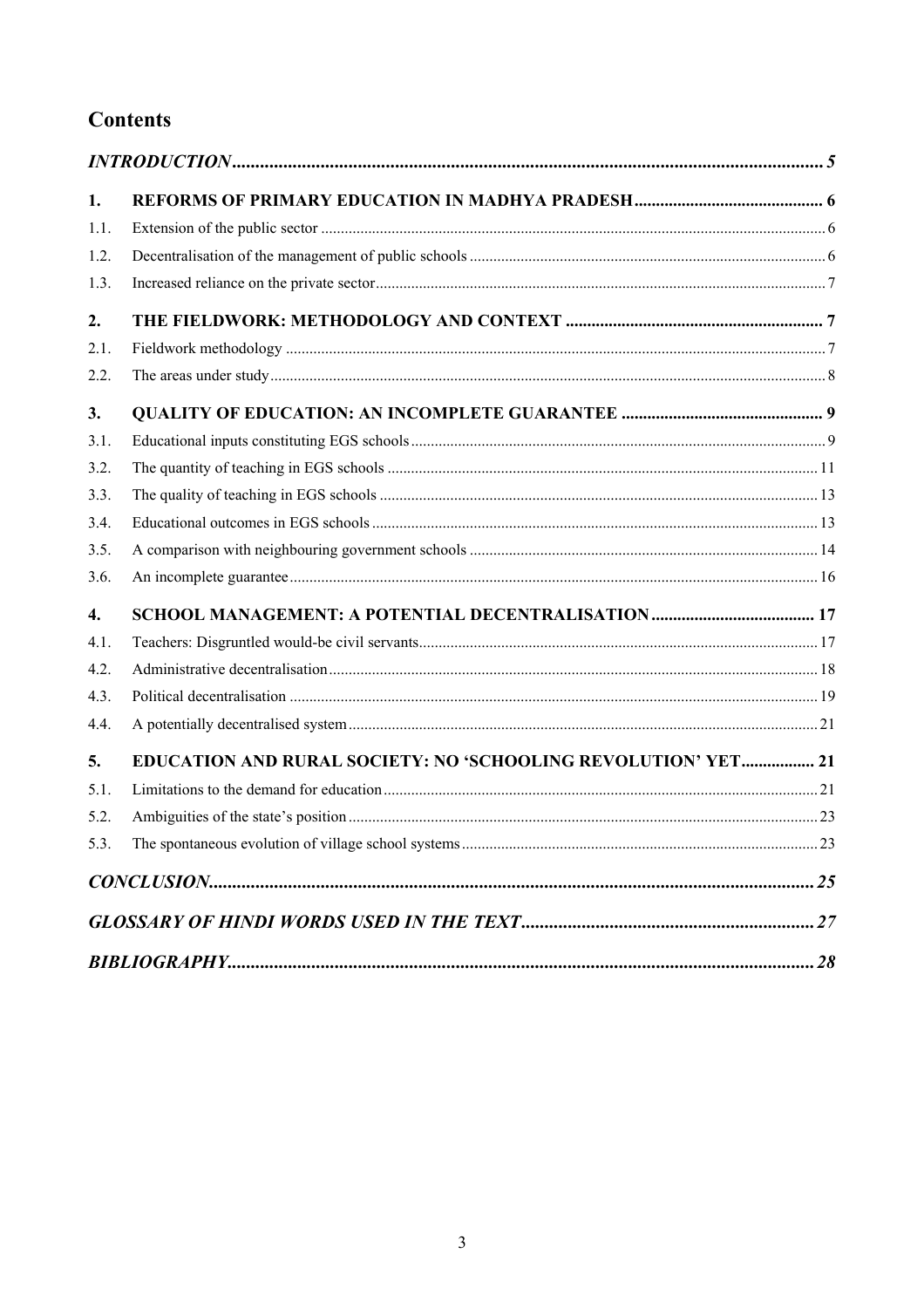# **List of tables**

| Table 1:     |                                                                                    |  |
|--------------|------------------------------------------------------------------------------------|--|
| Table 2:     |                                                                                    |  |
| Table 3:     |                                                                                    |  |
| Table 4:     |                                                                                    |  |
| Table 5:     |                                                                                    |  |
| Table 6:     |                                                                                    |  |
| Table 7:     |                                                                                    |  |
| Table 8:     | Enrolled children attending more than 80% of school days in EGS schools (2001;%)12 |  |
| Table 9:     |                                                                                    |  |
| Table $10$ : |                                                                                    |  |
| Table $11$ : |                                                                                    |  |
| Table $12$ : |                                                                                    |  |
|              |                                                                                    |  |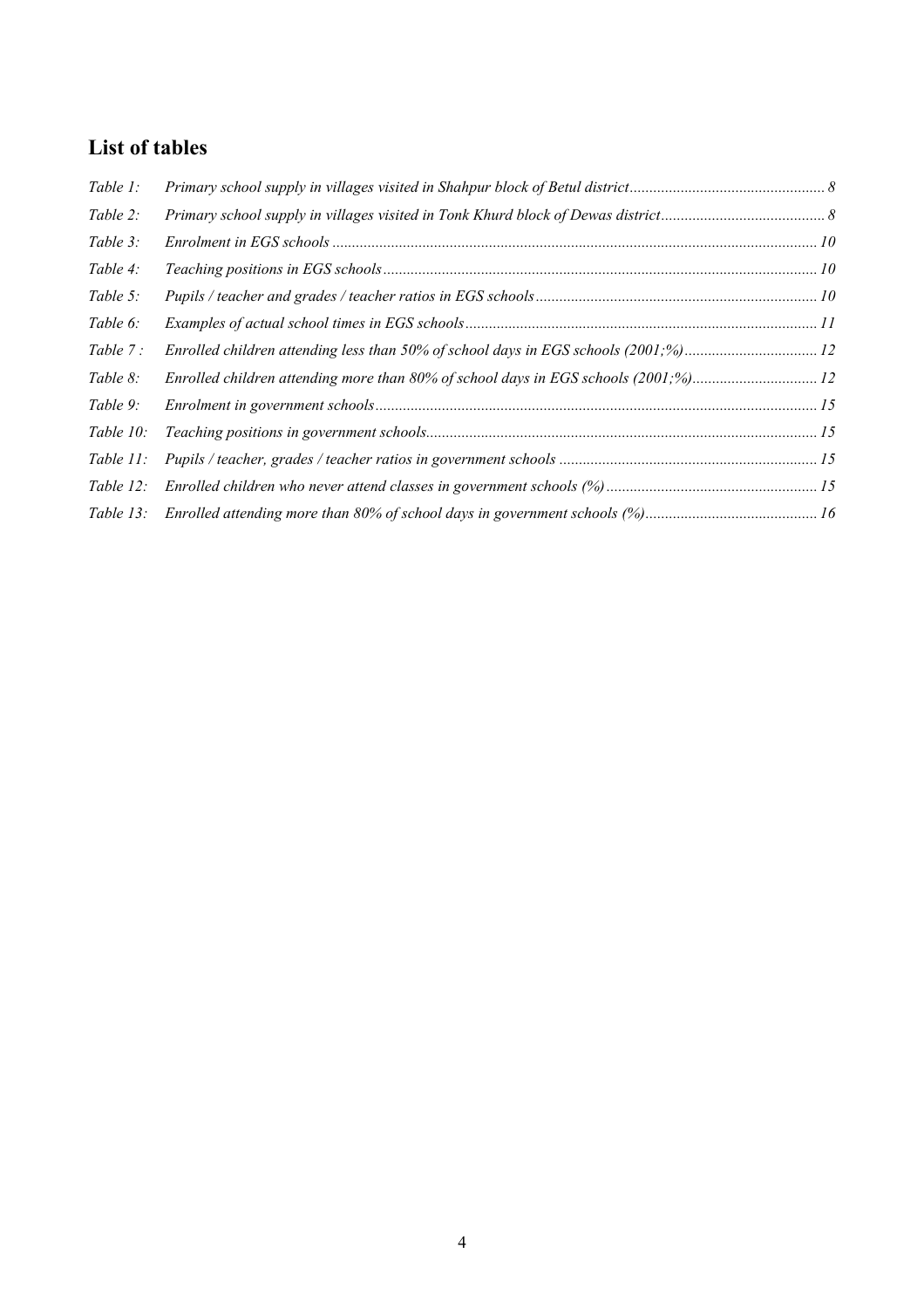#### **INTRODUCTION**

Madhya Pradesh has among the lowest levels of economic and human development in India, but 2001 Census data show sharp increases in literacy rates for males and females aged seven and above since 1991, from 58.5 to 76.8 % and 29.4 to 50.3 % respectively. At 64.1 %, average literacy has almost caught up on the national average of 65.4 %, and the very large gender gap has somewhat decreased, at 26.5 percentage points vs. 29.3 in 1991 (Census of India, 2001)<sup>3</sup>. The government of Madhya Pradesh (GoMP) has widely *advertised* these results in magazines and journals, and presented them as the outcome of reforms it has undertaken since the mid-1990's (e.g. Rajiv Gandhi Shiksha Mission, 2001).

Indeed, government educational policies have been more clearly defined in Madhya Pradesh than in other North Indian states. They include the creation of primary schools through the District Primary Education Programme (DPEP), the Alternative Schools (AS) programme and, especially, the implementation of the Education Guarantee Scheme (EGS); the decentralisation of school management through the recruitment of local residents as teachers, the creation of new administrative units, and the empowerment of gram panchayats and institutions like Village Education Committees (VEC). The GoMP has supplemented these measures promoting primary education with the creation of middle schools and the Padhna Badhna Andolan, an adult literacy programme.

While expanding the supply of primary schools to rural areas of Madhya Pradesh has been an undeniable necessity, the specific reforms implemented by the GoMP have sparked much controversy about the features of the resulting school system and the role of the state in the field of education in the long run (Rahul, 1999; Sharma and Gopalakrishnan, 1999; Vyasulu, 1999; for a critique of DPEP, see Kumar et al., 2001 a and b) – not to mention the uncertainty on future cooperation between the GoMP and NGOs resulting from the closure of the Hoshangabad Science Teaching Programme in July 2002. Unfortunately, independent research on the implementation and impact of these reforms is hardly available as yet, and the literature circulated by the GoMP tends to mix information with promotion (examples of the former are mentioned in section II below; Josson, 2001 and Vyasulu, 2000 tend towards the latter).

This paper presents the results of fieldwork conducted in the rural areas of Betul and Dewas districts from December 2001 to March 2002 (a complete development is given in Leclercq, 2002; see also Leclercq, forthcoming a and b). The fieldwork aimed to document the functioning of schools belonging to the public sector (whether created under EGS or not), to describe the structure of their management, and to understand the consequences of the reforms on the links between education and rural society, notably attitudes towards education and the development of private schools. The results are not representative of rural Madhya Pradesh as a whole, but they should give an accurate picture of the current situation in two areas typical of the settings targeted by EGS, namely Adivasi villages and Dalit hamlets. A general assessment of the current situation of primary education in Madhya Pradesh would need to address the issues highlighted in the present paper, which is arguably the first independent study of the reforms undertaken in this state since the mid-1990's.

Section 1 presents the reforms. Section 2 explains fieldwork methodology and describes the areas under study. Section 3 analyses the quality of public schools (available inputs, classroom activities, educational outcomes). Section 4 discusses their management structure (status of teachers, role of decentralised institutions). Section 5 investigates the links between primary schools and rural society (attitudes of parents, teachers and the state towards public schools, impact of the opening of private schools).

l 3 National Family Health Survey data for 1992-93 and 1998-99 show a slower progression, from 64 % to 72 % for males, and 34 % to 44 % for females (aged six and above), the gender gap decreasing from 30 to 28 percentage points (IIPS and ORC Macro, 2001).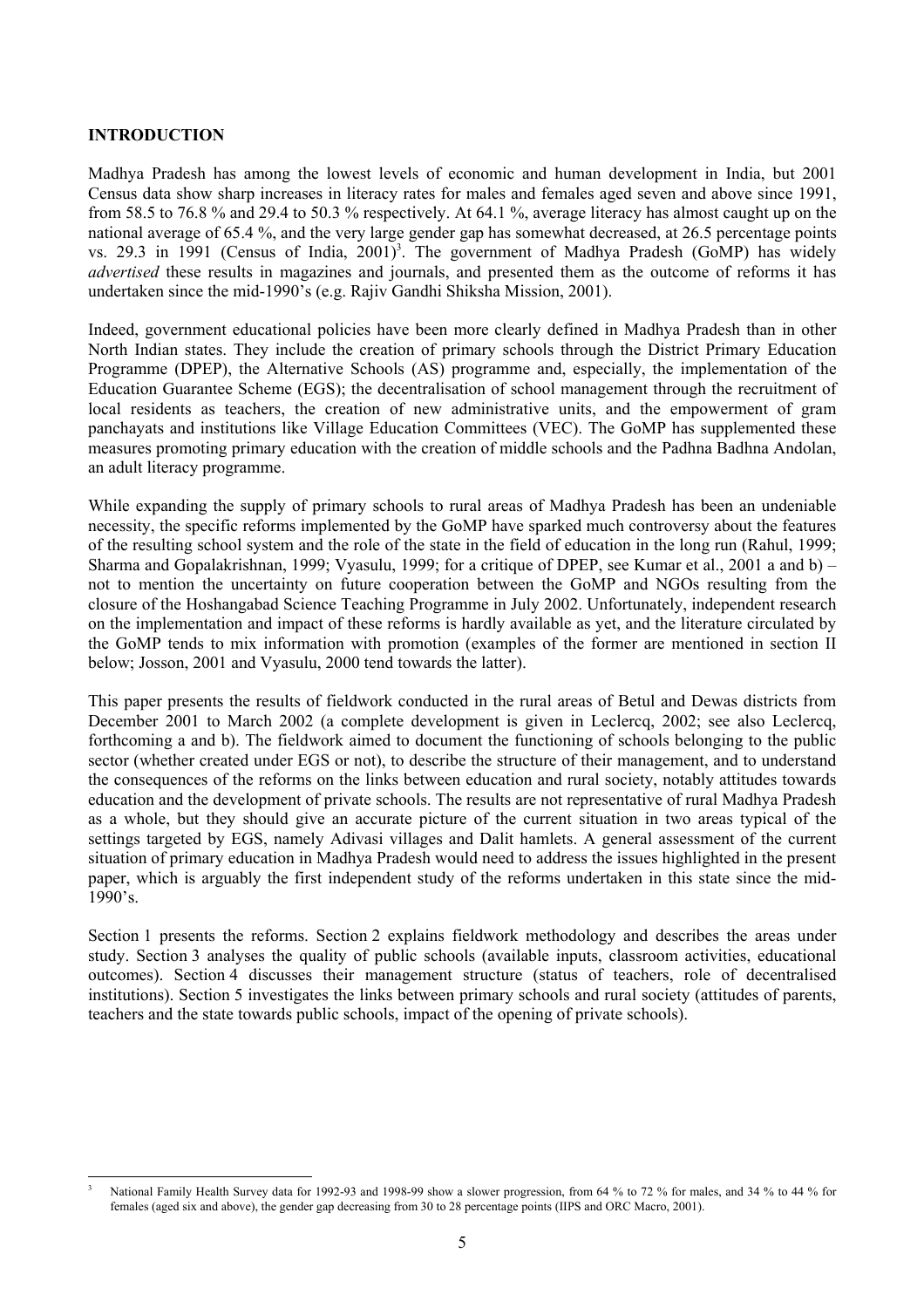# **1. REFORMS OF PRIMARY EDUCATION IN MADHYA PRADESH**

According to documents published by the government of Madhya Pradesh (Gopalakrishnan and Sharma, 1998; Rajiv Gandhi Shiksha Mission, 2000; Sharma, n.d.; Sharma and Gopalakrishnan, 2001) or commissioned by it (Kothari et al., 2000; Jha, 2000; Srivastava, 2000), reforms undertaken since 1994 address two issues identified as the causes for educational deprivation in the state: The insufficient reach of the public school system and the negligent behaviour of its teachers (see Govinda and Varghese, 1993, for a detailed investigation of the quality of primary education in Madhya Pradesh a decade ago).

# **1.1. Extension of the public sector**

Reducing physical distance to schools has been the objective of EGS, which has resulted in the creation of about 28,000 schools consisting of (usually) one or (at most) two teachers and at least 25 pupils in tribal areas, 40 elsewhere. The creation of an EGS school is conditional on the reception by the government of a request made by parents of prospective pupils through the gram panchayat, thus making the reach of the school supply responsive to parents'- or sarpanches' - demand<sup>4</sup>. Participation in DPEP and the experimentation of new teaching methods in Alternative Schools (now merged with EGS ones) have also contributed to the extension of the public sector, which would cover all habitations in the state  $-$  a remarkable step also taken in Rajasthan, in contrast with other North Indian states. However, where they are profitable, private schools have largely contributed to the sharp increases in the number of schools and enrolment figures observed in the 1990's (De et al., 2002; Kingdon, 1996). Furthermore, attendance rates for children aged six to ten years were still far below 100 % in 1998-99, according to NFHS-2 data: 74% for girls and 80% for boys (IIPS and ORC Macro, 2001).

# **1.2. Decentralisation of the management of public schools**

The decentralisation of the public sector started with the implementation of the panchayati raj and the first phase of DPEP in 1994-95, went on through EGS, and is now generalised to all public schools. Political decentralisation empowers local protagonists (parents and panchayats). Administrative decentralisation, through the creation of local administrative units, makes the action of the state more local, without empowering autonomous institutions.

Political decentralisation has comprised the transfer to panchayats of control over the recruitment and supervision of teachers as well as physical inputs and incentives given to parents to enrol their children (notably midday meals). A related measure has been the re-activation of VECs (EGS schools have a School Management Committee, SMC) and Parents-Teachers Associations (PTA). These structures comprise pupils' parents and teachers, and VECs also panchayat members. VECs and SMCs are involved in input management, while PTAs deal with educational matters – they are expected to allow parents to control teachers and teachers to gather parental support in running the school.

Administrative decentralisation has consisted in the replacement of the former inspection system with local units of the Rajiv Gandhi Shiksha Mission (RGSM) – the state-level administration created in August 1994 to manage DPEP – which have much smaller numbers of schools to deal with, and are expected to be more efficient. A two-tier structure has been created at the levels of the block (Block Resource Centre, BRC), and the cluster (Cluster Resource Centre, CRC), a cluster comprising about 10 to 20 schools. CRCs consist of two experienced teachers, responsible for the academic (Cluster Academic Coordinator, CAC) and administrative (Cluster Resource Coordinator, CRC) supervision of schools. BRCs comprise several officers and clerks; among other activities, they organise training, thus they supplement the District Institutes of Educational Training (DIET).

Before 1994, all public schools were staffed with 'assistant teachers', i.e. civil servants employed by the state government. This cadre is disappearing. Indeed, in government schools, the replacement of retiring teachers and the creation of new positions or new schools have been covered since 1995 by the recruitment through

l 4 Hereafter, the term 'EGS schools' refers to schools created under the EGS and to Alternative Schools; 'government schools' refers to primary schools which existed before EGS or were created under DPEP; 'public schools' and 'the public sector' refer to EGS and government schools put together; 'private schools' and 'the private sector' refer to all types of private schools.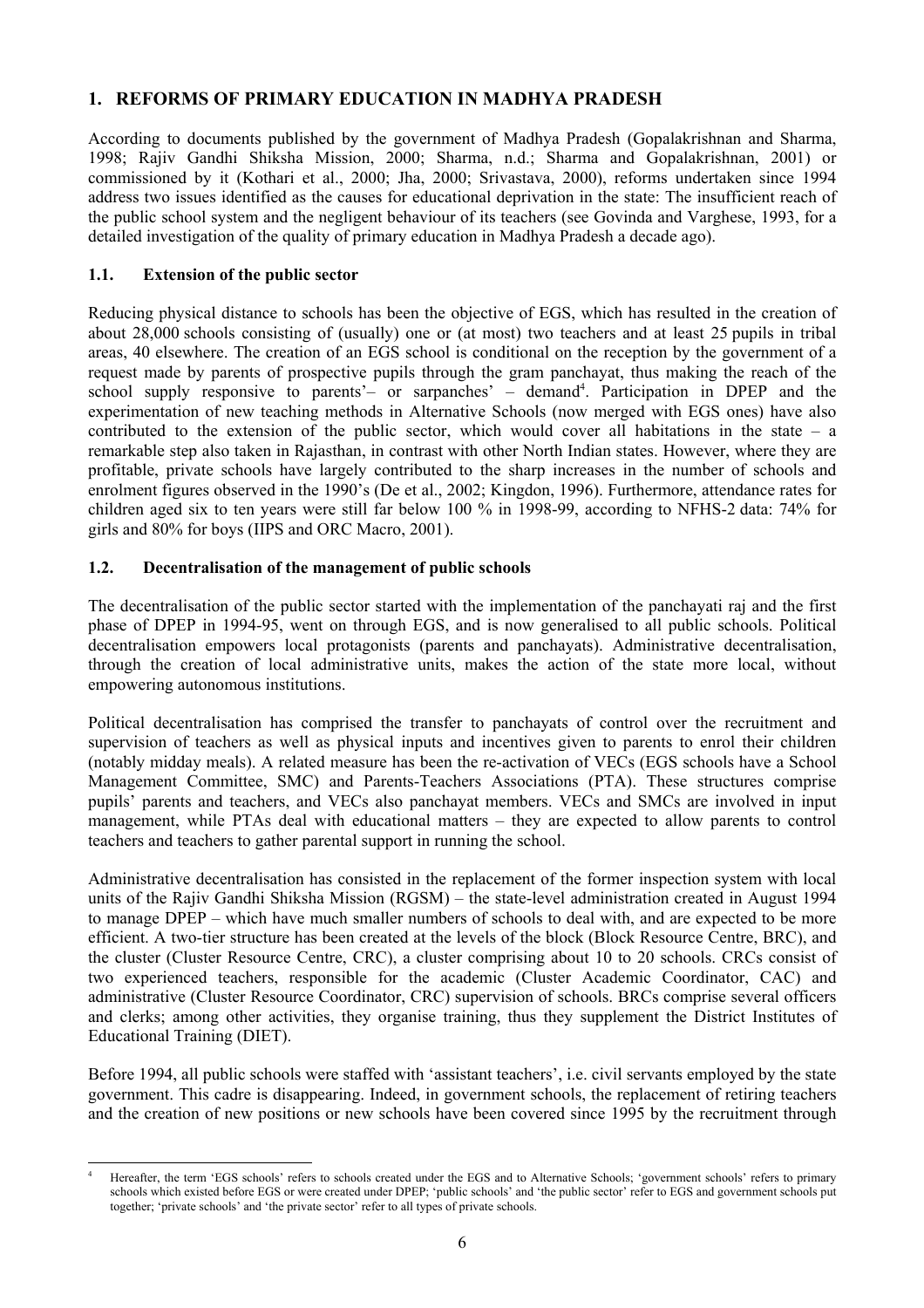janpad panchayats of a new category of teachers called 'shiksha karmis', and now of 'samvida shikshaks' (teachers recruited on fixed-term contracts). EGS teachers are also recruited locally and depend on gram panchayats; official documents term them 'gurujis'. Four categories of teachers thus temporarily co-exist within the public sector, and differ in employer (state vs. panchayats), security of tenure (assistant teachers have security of tenure, shiksha karmis have by and large obtained it, but samvida shikshaks and gurujis can be dismissed), transfer rules (there has been a temporary ban on transfers of shiksha karmis; gurujis cannot be transferred), qualification and training (completed higher secondary schooling is required for all categories, but assistant teachers are often better qualified and received more training), and salary. Government school headmasters earn Rs 5,000 to 8,000 a month, assistant teachers Rs 4000 to 6000 (or more, given seniority), samvida shikshaks Rs 2,500, shiksha karmis Rs 2,256, and gurujis a mere Rs 1,000, up from Rs 500 at inception of  $EGS<sup>5</sup>$ . These measures aim to alter the incentives structure of the public sector; teachers belonging to the new categories have weaker bargaining power than assistant teachers vis-àvis parents, panchayats, and the government. The absence of security of tenure should incite them to teach effectively, as they can be sanctioned if parents or panchayat members complain. The fact that samvida shikshaks and gurujis, contrary to assistant teachers and shiksha karmis, do not constitute district-level cadres also makes organised agitation more difficult for them – which should help the government to resist the pressure to bring their statuses into line with the status of assistant teachers.

#### **1.3. Increased reliance on the private sector**

Restrictions on the state recognition of private schools have been lifted. Two arguments have been put forward to justify this move. First, rules for recognition were ineffective, since they could be bypassed through corruption or fictitious enrolment of pupils of unrecognised schools in government schools. Second, privatisation is considered as reducing the burden falling on the public sector, which could thus 'focus' on children whose parents cannot afford private schooling<sup>6</sup>. The status of private school teachers, characterised by insecurity of tenure, low salaries, and tight control by the employer, seems to have become a paradigm for the status of public school teachers. However, the mechanisms underlying the accountability of private school teachers to parents – the payment of fees essential to the survival of the school and the dominant social status of parents (people who send their children to private schools tend to be wealthier, better educated and more influential than those who use public schools) – are not directly replicable in the public sector.

# **2. THE FIELDWORK: METHODOLOGY AND CONTEXT**

Fieldwork was conducted from December 2001 to March 2002 in Betul and Dewas districts with the help of Eklavya, an educational NGO based in Bhopal and Hoshangabad (Eklavya, 2001). Its aim was to document the state of the primary school system, focusing on the EGS.

# **2.1. Fieldwork methodology**

Three topics were investigated. First, the functioning of public schools: Available inputs, teaching activities, educational outcomes. Second, the management of public schools: Teachers (recruitment, training, working conditions, motivation), political and administrative decentralised institutions. Third, conceptions of education by children, parents and teachers. Questionnaires were designed following these lines. Data collection included interviews of teachers, pupils and parents, basic achievement tests, and observation of classroom processes; observation of school management institutions and interviews of their members.

It was decided to study the two settings at which EGS is targeted: Adivasi villages that had no government school before EGS and Dalit hamlets located at the outskirts of large villages which already had schools not fully accessible to children living in those hamlets. Shahpur block of Betul district and Tonk Khurd block of

l 5 Hereafter, the term 'teacher' refers to all four categories taken together; when a specific category is concerned, its name is used. There was no samvida shikshak in visited schools, hence this category is rarely mentioned in the rest of the paper. 6

In states like Uttar Pradesh, privatisation has resulted from the near-collapse of the government sector – retiring teachers are hardly replaced. It has been external (creation of private schools) and internal (recruitment by *government* schools of teachers paid through tuition fees). In Madhya Pradesh, reforms may have prevented internal privatisation (but for private tuition given by public school teachers), but large numbers of private schools have opened in areas where they can be profitable.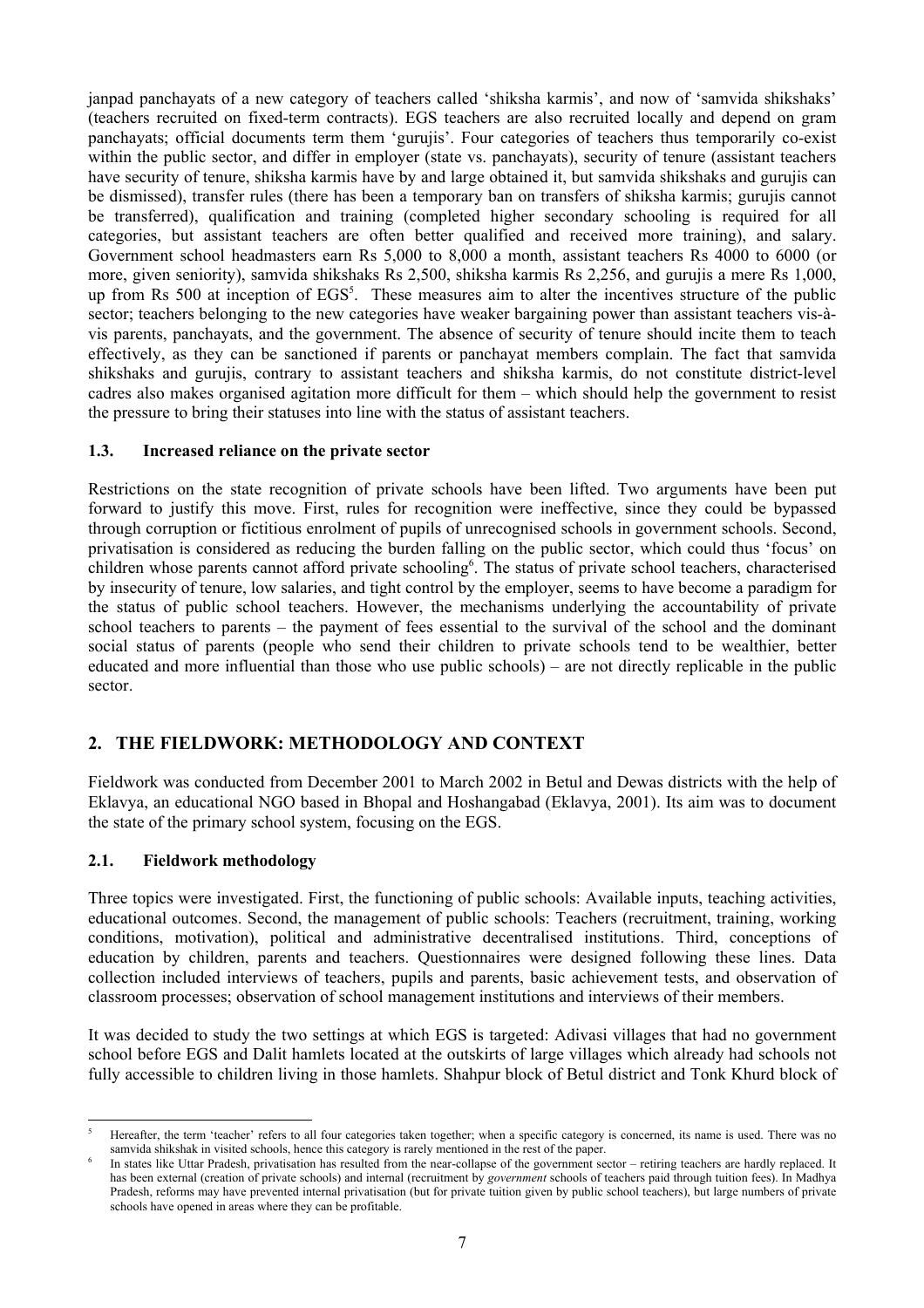Dewas district are typical of each of these two settings. Four villages were studied in Shahpur, three in Tonk Khurd. In Shahpur block, most villages have only one (public) school: Three villages with an EGS and one village with a government primary school were studied. In Tonk Khurd block, large villages located on the Agra-Bombay Highway or connected to it, 20 to 30 km North of Dewas city were selected. All three have one EGS school, as well as two government and several private schools. Each EGS school and one government school were studied in detail; shorter visits were paid to most other government and private schools. The rest of this section describes the areas under study (figures from Census of India, 1991, 2001 and Government of Madhya Pradesh, 1998); tables 1 and 2 summarise the primary school supply in the villages visited<sup>7</sup>.

| Village            | Shahpur1 | Shahpur <sub>2</sub> | Shahpur3 | Shahpur4 |
|--------------------|----------|----------------------|----------|----------|
| EGS schools        |          |                      |          |          |
| Government schools |          |                      |          |          |
| Private schools    |          |                      |          |          |
| Total              |          |                      |          |          |

|  | Table 1: Primary school supply in villages visited in Shahpur block of Betul district |  |  |  |  |  |  |
|--|---------------------------------------------------------------------------------------|--|--|--|--|--|--|
|--|---------------------------------------------------------------------------------------|--|--|--|--|--|--|

| Table 2: Primary school supply in villages visited in Tonk Khurd block of Dewas district |
|------------------------------------------------------------------------------------------|
|------------------------------------------------------------------------------------------|

| Village            | Tonk1 | Tonk2 | Tonk3 |
|--------------------|-------|-------|-------|
| EGS schools        |       |       |       |
| Government schools |       |       |       |
| Private schools    |       |       |       |
| Total              |       |       |       |

#### **2.2. The areas under study**

Shahpur block is located halfway between Bhopal and Nagpur. It consists of a largely forested plateau and hills belonging to the Satpura range. The block is entirely rural. In 1991, Adivasi constituted 63% of the population, most of them Gonds or Korkus living in small villages which have often less then 1,000 inhabitants. National Highway 69 (Bhopal to Nagpur) runs through the block headquarters, Shahpur, a large village with some of the functions of a rural town (e.g. a weekly market). Most villages are accessible only through kaccha paths on which villagers ride bullock carts of bicycles. Recession of forests and limited availability of irrigation make sylvo-agricultural activities risky – many households supplement their incomes doing wage labour, which implies temporary migration to more prosperous districts such as Hoshangabad. In 1991, non-agricultural activities barely employed 5% of the workforce. Access to education was a major issue until the early 1990's, and literacy rates in the *block* were not higher than 45.0% for males and 18.6% for females (aged seven and above) in 1991. EGS has considerably extended the supply of primary schools, which now includes 130 government and 53 EGS schools, with only 10 private schools concentrated in the largest two villages and thus inaccessible to most children. Quick progress in literacy seems to have been made during the 1990's in the *district*, from 57.4% to 77.3% among males and 33.9% to 56.1% among females.

Tonk Khurd block is close to Dewas city and Indore. This part of the Malwa plateau is fairly densely populated, and belongs to 'mainstream' North Indian society, dominated by 'upper' castes, notably Rajputs, with a large Dalit population (but no Adivasis). Factories located along the Agra-Bombay Highway (which connects the block to industrial areas around Indore) provide significant non-agricultural employment opportunities. The area is relatively prosperous (it attracts migrants) and politically influential, though it suffers from environmental problems, notably drought and pollution. Villages visited are large (3,000 to 5,000 inhabitants) and have much more infrastructure than those visited in Shahpur. Access to education is characterised by a phenomenal gender gap, so that in 1991 male literacy was much higher in Tonk Khurd than in Shahpur (64.1% vs. 45.0%), but female literacy slightly *lower* (16.6% vs. 18.6%). Most villages already had a school before EGS, which added only 12 schools to the block, mostly located in Dalit parts of large villages. As a result, in stark contrast with Shahpur block, the creation of numerous private schools in

l 7 Villages names have been replaced by a code comprising the block name and a digit.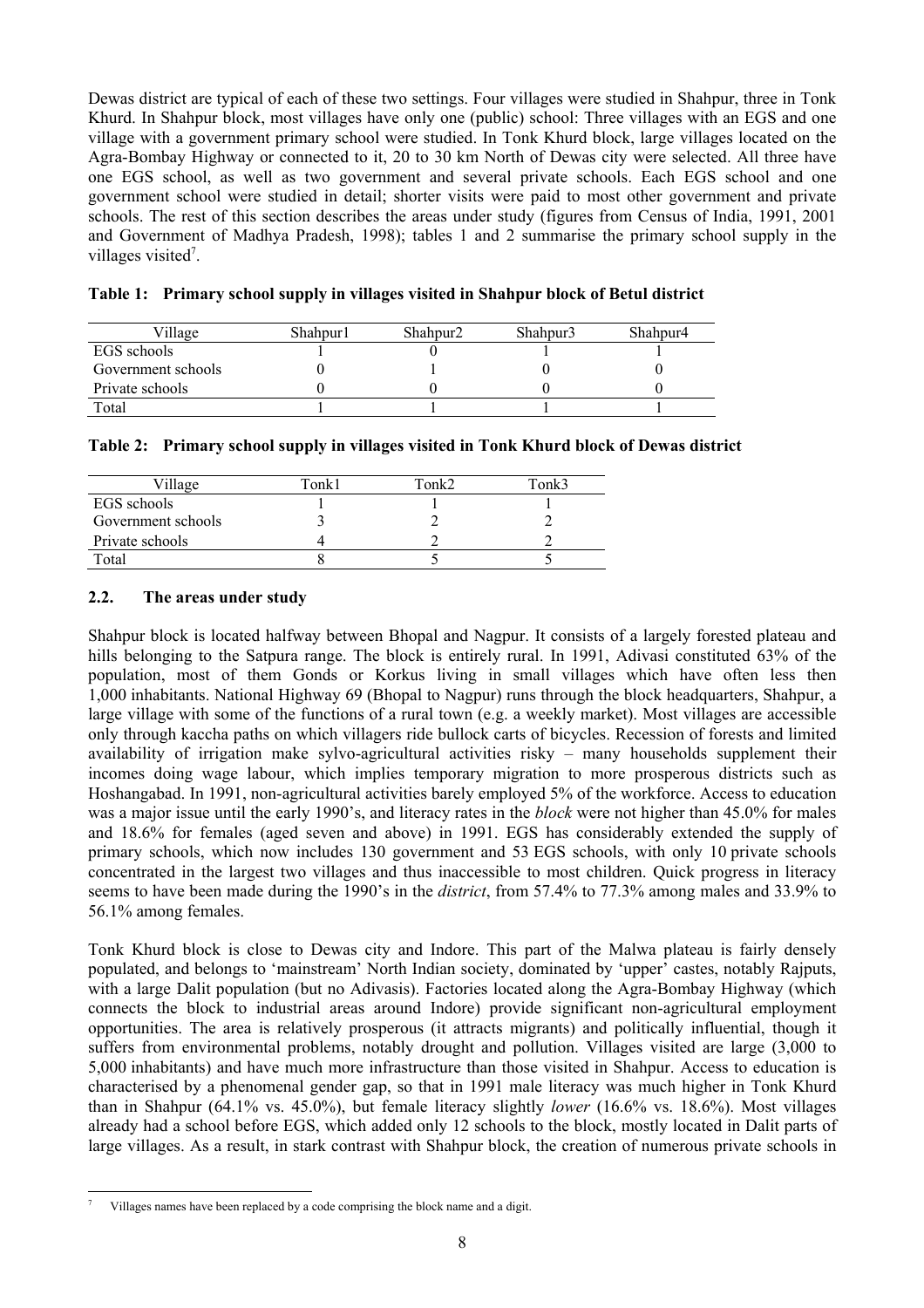the 1990's has more contributed to the increase in enrolment and to the change in school management practices than the extension and reform of the public sector.

There is a sharp contrast between Betul and Dewas districts, and villages were chosen so as to intensify this contrast. However, regularities common to both areas are striking, hence there is no separate presentation of fieldwork results for each district in sections 3 to 5.

# **3. QUALITY OF EDUCATION: AN INCOMPLETE GUARANTEE**

The creation of schools through EGS has dramatically improved access to primary education in Shahpur block, where physical distance to schools used to be an issue – as mentioned above, the number of public primary schools increased by 44.2%, from 120 to 173. Villages visited in Tonk Khurd block already had at least one government school, but children living in Dalit hamlets did not have easy access to them, social obstacles compounding physical ones. Interviewees consistently said that EGS *created* rather than *diverted*  enrolment.

According to the RGSM, EGS is based on renewed teaching methods and improved teacher-'community' relations. Government schools have been reformed similarly, and textbooks have been common to all public schools since July 2001: Are EGS and government schools different? Is a new paradigm emerging? A separate description of EGS and government schools is required to answer these questions: After a detailed analysis of the quality of EGS schools, a comparison is made with government schools to which children enrolled in EGS schools could have access.

# **3.1. Educational inputs constituting EGS schools**

EGS was designed to raise the number of schools without a major increase in educational expenditure. Costs have been cut through the payment of very low salaries to gurujis and the absence of systematic funding for buildings. Meanwhile, the RGSM provides pedagogical inputs like training and teaching / learning materials.

EGS schools have usually one, at most two gurujis who have to teach the whole primary curriculum. Consequently, pupils / teacher ratios tend to be high, above the numbers required to open a school<sup>8</sup>. Even more importantly, EGS generalises multi-grade teaching. Tables 3 to 5 describe the situation in visited schools in the school year 2001-02: Each guruji has to teach 37 to 58 pupils and two to five grades. Meanwhile, the number of pupils enrolled in each grade is often very small: A shortage of pupils co-exists with the shortage of teachers. Visited schools are relatively large; consequently, five of them had two teaching positions sanctioned when they opened. However, three schools have lost one guruji: One was appointed to a new middle school in a nearby village, another died, and the third one, a woman, is prevented by her husband from leaving the village where they reside. Only in the first case was a new recruitment procedure going on at the time of the fieldwork; in the third case, the position has been withdrawn for 2002-03 – the school was hardly functional in 2001-02, with small enrolment limited to classes 1 and 2. EGS shalas are *classes* rather than *schools*. In areas like Shahpur, where villages only have one EGS school, the Scheme indeed resulted in the creation of schools where there were none. In villages like those visited in Tonk Khurd, which have other primary schools, the quantitative impact should rather be evaluated in terms of the number of classes opened.

l 8 EGS schools open with one teacher and at least 25 pupils in tribal areas and 40 elsewhere. They can have a second teacher if enrolment is above 50; it was announced in February 2002 that this would be generalised. EGS schools cannot have more than two teachers.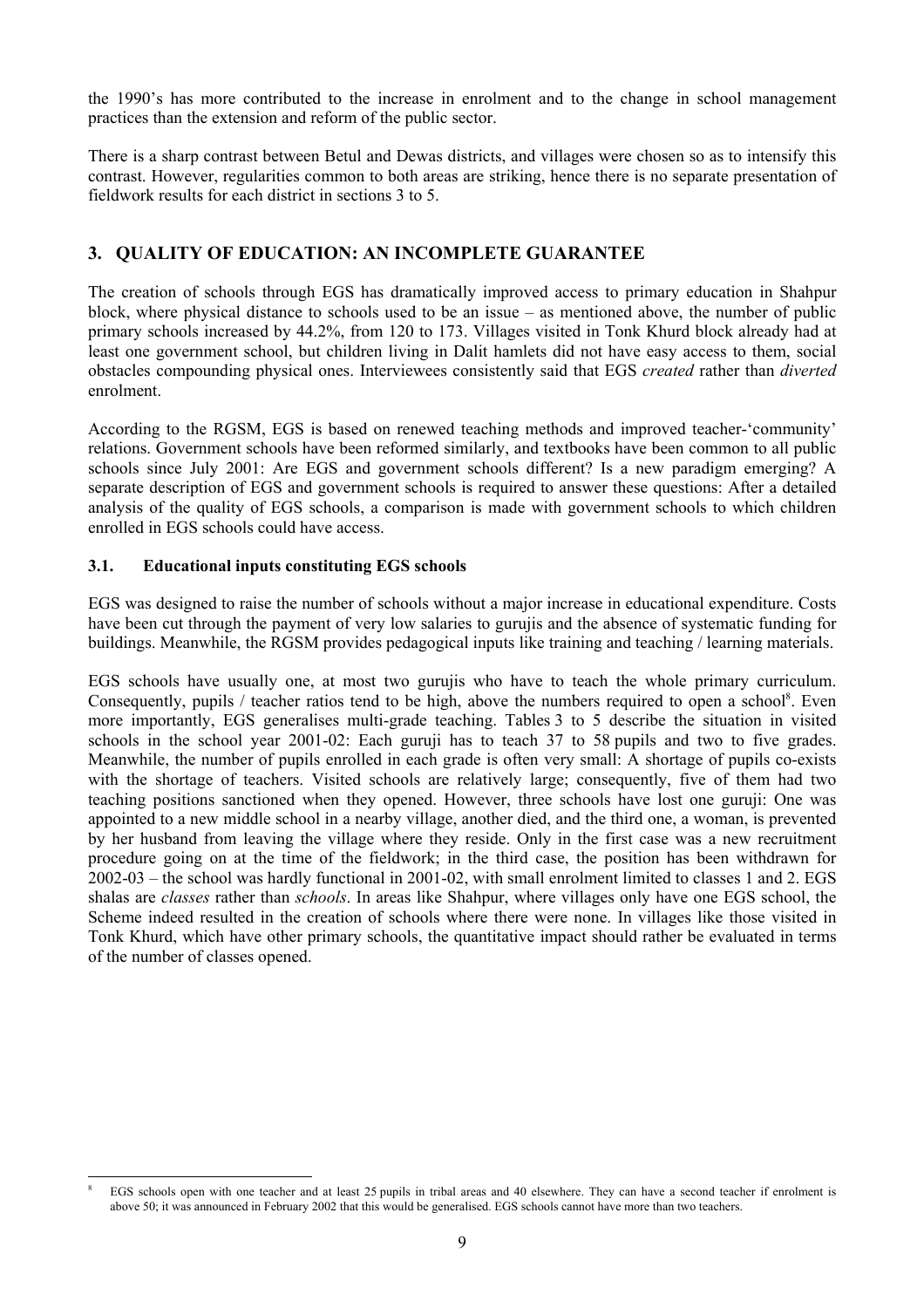#### **Table 3: Enrolment in EGS schools**

|                    |    | Shahpur1     |    |   | Shahpur3      |    |              | Shahpur4      |                |          | Tonk1    |     |          | Tonk2 |    |                          | Tonk3 |      |
|--------------------|----|--------------|----|---|---------------|----|--------------|---------------|----------------|----------|----------|-----|----------|-------|----|--------------------------|-------|------|
|                    | M  | $\mathbf{H}$ |    | М | ы             |    | М            | н             |                | М        | F        |     | М        | F     |    | М                        | F     |      |
| Class <sup>1</sup> | 9  | 19           | 38 |   |               | 12 | 5            | 3             | 8              | 22       | 29       | 51  | 9        | റ     |    | റ                        | റ     | റ    |
| Class 2            |    |              | 15 | 4 | $\mathbf{6}$  | 10 |              | 6             | 8              | 13       | 10       | 23  | 9        | ?     | 14 | റ                        |       | റ    |
| Class 3            |    |              | 13 |   |               | 8  |              | $\mathfrak b$ | 13             | 10       | $\sigma$ | 16  | $\gamma$ | ?     | 12 | $\overline{\phantom{a}}$ | $\,$  | $\,$ |
| Class 4            | 4  |              |    |   |               | 4  | $\theta$     | $\theta$      | $\overline{0}$ | 8        |          | 9   | າ        | റ     | 12 | $\overline{\phantom{a}}$ | -     | $\,$ |
| Class 5            | 4  |              |    |   | $\mathcal{D}$ | 10 | $\mathbf{6}$ | 3             | 9              | $\theta$ | 4        | 4   | $\Omega$ | 9     | Q  | $\overline{\phantom{a}}$ |       | -    |
| Total              | 46 | 36           |    |   |               | 44 | 20           | 18            | 38             | 53       | 50       | 103 |          | 31    | 58 | 15                       |       | 37   |

M: males; F: females; T: total; ?: not available; -: not applicable.

#### **Table 4: Teaching positions in EGS schools**

|            | Shahpur1 | Shahpur3 | Shahpur4 | Tonk1 | Tonk2 | Tonk3 |
|------------|----------|----------|----------|-------|-------|-------|
| Sanctioned |          |          |          |       |       |       |
| Appointed  |          |          |          |       |       |       |
| Male       |          |          |          |       |       |       |
| Female     |          |          |          |       |       |       |

#### **Table 5: Pupils / teacher and grades / teacher ratios in EGS schools**

|                        | Shahpur1 | Shahpur3                                       | Shahpur4                          | Tonk1 | $\tau_{\text{onk2}}$ | $\tau$ onk3 |
|------------------------|----------|------------------------------------------------|-----------------------------------|-------|----------------------|-------------|
| Pupils / teacher ratio |          |                                                |                                   |       |                      |             |
| Grades / teacher ratio |          |                                                |                                   | ,     |                      |             |
| $\sim$                 | .        | $\mathbf{a} \cdot \mathbf{v}$ and $\mathbf{v}$ | $\cdots$ and $\cdots$<br>$\cdots$ |       |                      |             |

Figures based on the number of appointed teachers. \* No child enrolled in class 4 in 2001-02.

Teacher-related inputs are also scarce as compared to government schools in the same areas (described in sub-section 3.5 below). First, gurujis earn Rs 1,000 a month. Several teachers complained about delays in payment (salaries are often paid in the middle of the next month rather than at the end of the right month). In one case, delays of two to four months would be frequent. Second, gurujis receive limited formal training. Pre-service training lasts for 21 days; periodic training consists in one yearly session, of 8 to 12 days in Shahpur, 21 days in Tonk Khurd. Most interviewees expressed satisfaction with the training, but observation suggests that they have not been imparted effective teaching methods and ease in interacting with children. Furthermore, as EGS schools have only one or two inexperienced teachers, informal training is limited to 'learning-by-experience': 'Learning-by-watching' or 'learning-from-others' cannot take place within the school. Meetings organised at the CRC and BRC levels can only partly compensate for this.

'Communities' demanding a school under EGS have to provide 'a space for teaching / learning'. In fact, all schools visited (but one) had or were about to have a building, obtained without 'community' involvement. In Shahpur, a Rs 50,000 subsidy for each school from the RGSM allowed the construction of small buildings with one classroom and one veranda when the schools opened in 1997. These buildings were in good condition, although the materials used (cement, concrete, corrugated iron) are not well-suited to the climate: Buildings are hot in summer, cold in winter, and noisy during the rains. In Tonk Khurd, schools started in rented buildings – a soya bean godown in Tonk1, rooms of private houses in Tonk2 and Tonk3. Buildings comprising two classrooms and a veranda are being built on DPEP funds (Rs 110,000 each) in Tonk1 and Tonk3. In both villages, completion of the buildings has been delayed, apparently because of misuse of funds by the gram panchayat or the sarpanch; classes have been taking place in the unfinished buildings amidst gravel, metal rods and cement bags. The building in Tonk1 has now been completed, but the classrooms are not used lest they get dirty before the official inauguration. None of the schools has electricity or proper toilets, and not all have a hand pump; sometimes water has to be brought from a long distance (at least 500 m in Shahpur $3$ <sup>9</sup>.

Teaching / learning materials are financed by the RGSM through the provision of school and teacher 'contingencies' (respectively Rs 2,000 and Rs 500 a year). Equipment is limited (desk, chairs for gurujis,

l 9 The GoMP announced the installation of hand pumps in all schools in February 2002.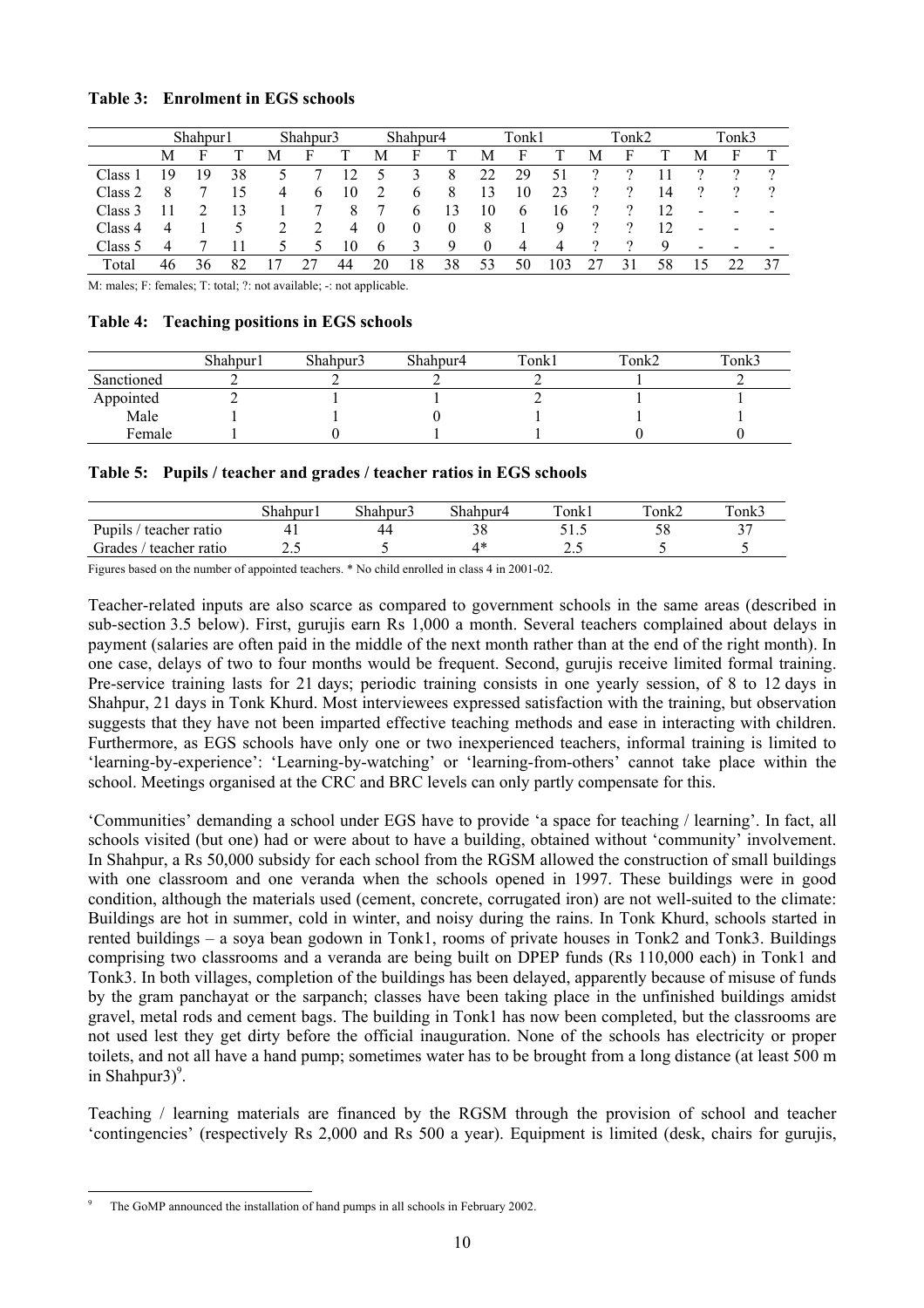metal cupboards; at least one blackboard, maps and charts). As usual in rural India, pupils sit on mats and have nothing on which to lean their notebooks or slates while writing. Several schools of Shahpur block had not received the 'contingencies' for the year 2001-02 by January 2002. The delivery of textbooks was especially important in July 2001, as a new package was being introduced. Books were not available in Shahpur block until September, and several schools received incomplete sets (e.g. in one school all books for class 5 were missing, and another one had not received mathematics books for class 4). Furthermore, while teachers asserted that all pupils had received free textbooks, many parents said they had to buy them: All pupils had textbooks in their schoolbags, but it is unclear how many had received them from the RGSM.

The scarcity of teacher resources is the main characteristic of EGS schools, whose materials resources are also limited. However, the observation of classroom activities suggests that the use of inputs is an even more important issue than their availability.

# **3.2. The quantity of teaching in EGS schools**

The quantity of teaching which takes place in a school is determined by three factors: School times, teachers' attendance and pupils' attendance. The yearly calendar of EGS schools is fixed by the state government<sup>10</sup>, but weekly times are fixed by VECs or SMCs. In schools visited in Shahpur block, classes are held from 10:30 to 16:30 with a lunch break between 13:30 and 14:30. Morning classes are held once a week from 8:00 to 12:00, on market days. In Tonk Khurd block, classes are held every morning, from 7:00 to 11:00, allowing children to combine schooling with house or farm work. Official school times thus provide for 21 to 33 hours of teaching a week. However, actual school times are much shorter. First, attendance registers and interviews suggest that schools are operational only from August to March. Second, seasonal factors, whether climatic (rain, heat), economic (peaks of agricultural activity) or socio-cultural (melas, wedding season) can result in de facto holidays. Third and foremost, the 'adaptation' of opening and closing hours by teachers reduces teaching time by 25% to more than 50% (table 6 gives a few examples, believed to correspond to usual practices).

|                               | Shahpur1           | Shahpur3           | Shahpur3           | Tonk1             |
|-------------------------------|--------------------|--------------------|--------------------|-------------------|
| Official times                |                    |                    | (morning class)    |                   |
| Class                         | $10:30$ to $16:30$ | $10:30$ to $16:30$ | $8:00$ to 12:00    | 7:30 to $11:30$   |
| Lunch break                   | $13:30$ to $14:00$ | 13:30 to $14:30$   |                    | 9:30 to $11:00$   |
| Hours taught                  | 5 h 30             | 5 h                | 3 h 30             | 3 h 30            |
| Actual times                  |                    |                    |                    |                   |
| First pupils arrive           | 11:00              | 10:50              | 8:50               | 7:45              |
| Teacher arrives, class begins | 11:30              | 11:30              | 8:50               | 8:00              |
| Last pupils arrive            | 11:45              | 11:30              | 9:30               | 8:00              |
| Lunch break                   | 12:55 to $14:45$   | $13:15$ to $15:00$ | $10:50$ to $11:20$ | $9:30$ to $10:30$ |
| Class ends                    | 16:00              | 16:30              | 11:35              | 11:30             |
| Hours taught                  | 2 h 45             | 3 h 15             | 1 h 35             | 2 h 30            |
| % of official times lost      | 50.0               | 35.0               | 54.8               | 28.6              |
|                               |                    |                    |                    |                   |

# **Table 6: Examples of actual school times in EGS schools**

?: not available.

Reliable information on gurujis' attendance is difficult to obtain, as registers are filled up by the gurujis themselves, who fudge them before inspection by their CAC. Gurujis of two de facto single-teacher schools were said to be very irregular (this seemed true), but in general it is difficult for gurujis who work in singleteacher schools not to come at all, since this means the school will remain closed. On the contrary, where there are two gurujis, they may be tempted to take turns rather than teach simultaneously. This seemed to be sometimes the case in one school, where the male teacher would often leave his female colleague teaching alone, while he was dealing with private matters.

Pupils' attendance is a major cause for concern. 32.4% to 70.5% of enrolled children were at school on the day of my first visit (unannounced), and further visits yielded comparable results – average attendance

l <sup>10</sup> Officially, classes are held on Monday to Saturday, July 1 to April 30.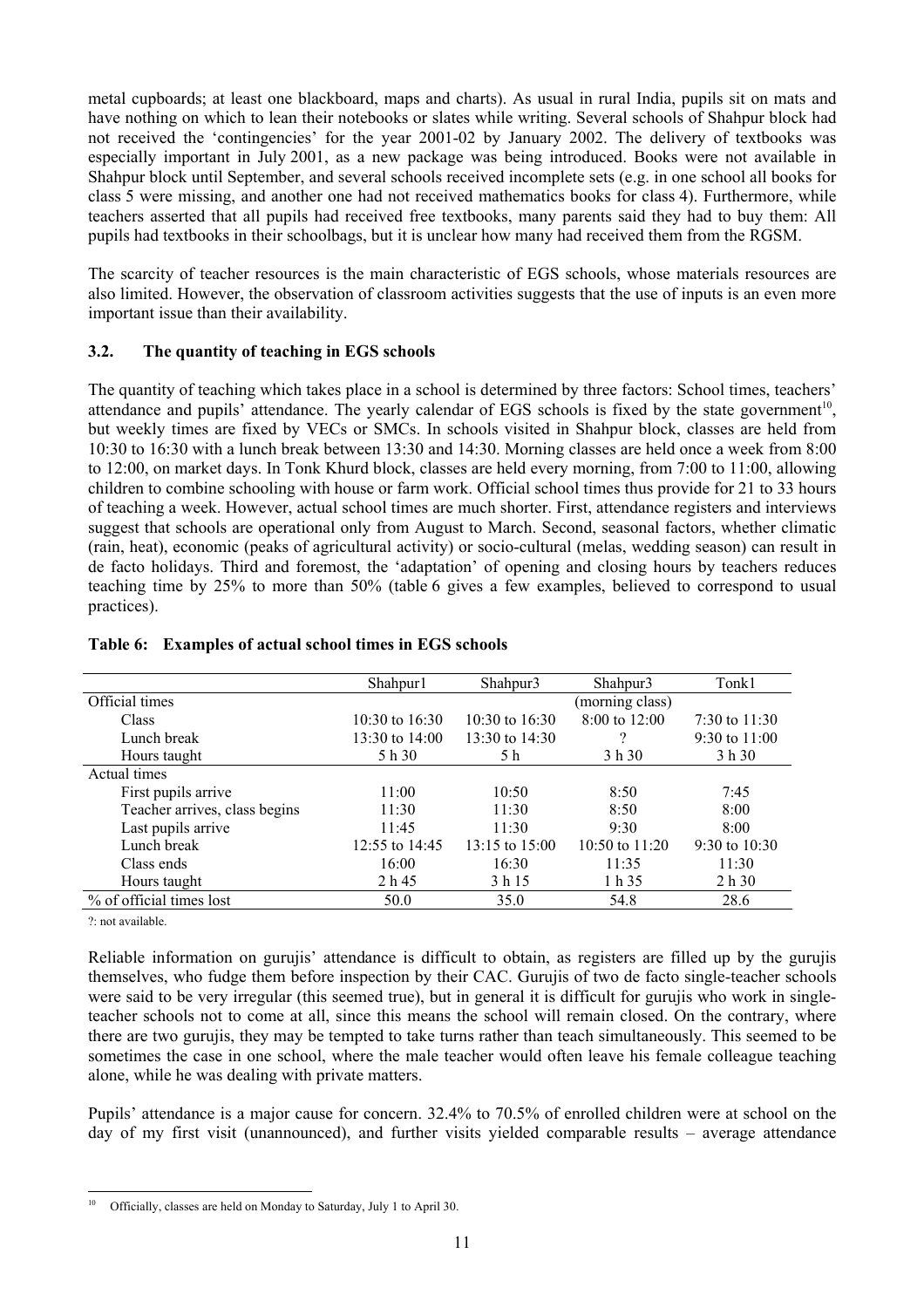figures mentioned by gurujis correspond to attendance rates of 68.5% to 96.1%… Further evidence can be gained from pupils' attendance registers. These key documents are inspected regularly by Cluster Academic Coordinators and teachers have to compute summary statistics which enter the RGSM's information system. How carefully the registers are kept gives some indication as to the motivation of the teachers; except in Tonk3, where registers are unusable, comparisons between attendance observed and recorded on the same day suggests that registers are reasonably accurate.

Three points are worth noticing. First, enrolment varies at the beginning of the school year, and stabilises after September: A few children drop out, others enrol late, but the balance is not very large in most schools<sup>11</sup>. Second, nominal enrolment is rare in the schools under study. It is massive only in Shahpur4, where 31.6% of enrolled children never attended school in September; it is limited in Shahpur1 and Shahpur2, where less than 4% of pupils, all in class 1 or 2 never attended from July to December and July to October, respectively. Third, most worryingly, irregular attendance is common, as shown in tables 7 and 8. A sharp contrast emerges between Shahpur and Tonk Khurd blocks. Attendance is low in Shahpur1 as well as in Shahpur4 (where about half the pupils are regular), and in Shahpur3 there is a distinction between a significant minority of children who hardly attend (less than 20 days in four months), and a large majority who are regular. The situation is better in Tonk1 and Tonk2, where about 80% of children are regular, and few children are very irregular<sup>12</sup>. An issue is that respondents always come up with a good reason to *justify* that some children have not come to school today: A wedding, harvests, a fair in another village… These events get the priority over schooling; both parents, who do not send their children to school regularly, and teachers, who do not act much to improve the situation, are responsible.

|         | Shahpur1         |      |      |                 | Shahpur3 |      |           | Shahpur <sub>4</sub> |      |                 | Tonk1 |          |          |
|---------|------------------|------|------|-----------------|----------|------|-----------|----------------------|------|-----------------|-------|----------|----------|
|         | July to December |      |      | July to October |          |      | September |                      |      | July to October |       |          | J to D   |
|         | М                |      |      | М               | F        |      | Μ         | F                    | т    | M               |       |          |          |
| Class 1 | 26.3             | 36.8 | 31.6 | 20.0            | 28.6     | 25.0 | 40.0      | 100                  | 62.5 | 18.2            | 3.4   | 9.8      | $\theta$ |
| Class 2 | 0                |      | 26.7 | 0               | 16.7     | 10.0 | 50.0      | 0                    | 12.5 | 0               | 0     | $\theta$ | 0        |
| Class 3 | 9.1              | 0    |      | 100             | 0        | 12.5 |           | 100                  | 46.2 | 10.0            |       | 6.3      | $\theta$ |
| Class 4 | 25.0             | 0    | 20.0 | 0               | 50.0     | 25.0 |           |                      |      | 0               | 0     | 0        | $\theta$ |
| Class 5 |                  | 0    | 0.0  | 40.0            | 20.0     | 30.0 | 16.7      | 66.7                 | 33.3 | $\,$            |       | 0        | 11.1     |
| Total   | 52               | 30.6 | 22.0 | 23.5            | 18.5     | 20.5 | 20.0      | 61.1                 | 39.5 | 9.4             | 20    | 5.8      | 1.7      |

| Table 7: Enrolled children attending less than 50% of school days in EGS schools (2001;%) |  |  |  |  |
|-------------------------------------------------------------------------------------------|--|--|--|--|
|                                                                                           |  |  |  |  |

J to D: July to December; M: male; F: female; T: total; -: not applicable.

|  | Table 8: Enrolled children attending more than 80% of school days in EGS schools (2001;%) |  |
|--|-------------------------------------------------------------------------------------------|--|
|  |                                                                                           |  |

|         | Shahpur1         |      | Shahpur3        |          | Shahpur <sub>4</sub> |      |      | Tonk1           |      |      | Tonk2  |      |      |
|---------|------------------|------|-----------------|----------|----------------------|------|------|-----------------|------|------|--------|------|------|
|         | July to December |      | July to October |          | September            |      |      | July to October |      |      | J to D |      |      |
|         | М                |      |                 | M        |                      |      | M    | F               |      | M    | F      |      |      |
| Class 1 | 316              | 31 6 | 31.6            | 80.0     | 42.9                 | 58.3 | 40.0 |                 | 25.0 | 72.7 | 75.9   | 74.5 | 81.8 |
| Class 2 | 87.5             | 42.9 | 66.7            | 100      | 66.7                 | 80.0 | 50.0 | 100             | 87.5 | 100  | 90.0   | 95.7 | 78.6 |
| Class 3 | 63.6             | 100  | 69.2            | $\theta$ | 100                  | 87.5 | 85.7 |                 | 46.2 | 90.0 | 100    | 93.8 | 75.0 |
| Class 4 | 75.0             | 100  | 80.0            | 100      | 50.0                 | 75.0 |      |                 | -    | 100  | 100    | 100  | 100  |
| Class 5 | 50.0             | 100  | 81.8            | 60.0     | 80.0                 | 70.0 | 66.7 |                 | 44.4 | -    | 75.0   | 75.0 | 55.6 |
| Total   | 543              | 52.8 | 53.7            | 76.5     | 70.4                 | 72.7 | 65.0 | 33.3            | 50.0 | 86.8 | 82.0   | 84.5 | 79.3 |

J to D: July to December; M: male; F: female; T: total; -: not applicable.

Most schools visited are basically functional: They open for a few hours everyday with some children and at least one teacher. Nevertheless, the quantity of teaching is problematically low, and largely the responsibility of teachers. For example, teachers have little incentive to fight absenteeism, which cuts pupils / teacher ratios down to comfortable levels (12 to 35 during my first visit to each school). Yet irregular attendance is a

 $\overline{11}$ 11 Exceptions are Shahpur4, a largely dysfunctional school (16 of 54 pupils dropped out from July to September 2001), and Tonk2, which operates in a very small, cramped room (11 of 69 pupils).  $\frac{12}{12}$  The specific difficulty for Gondi- or Korku-speaking children, especially the youngest ones, to follow classes taught in Hindi may help explain

why attendance rates are much lower in Shahpur than in Tonk Khurd.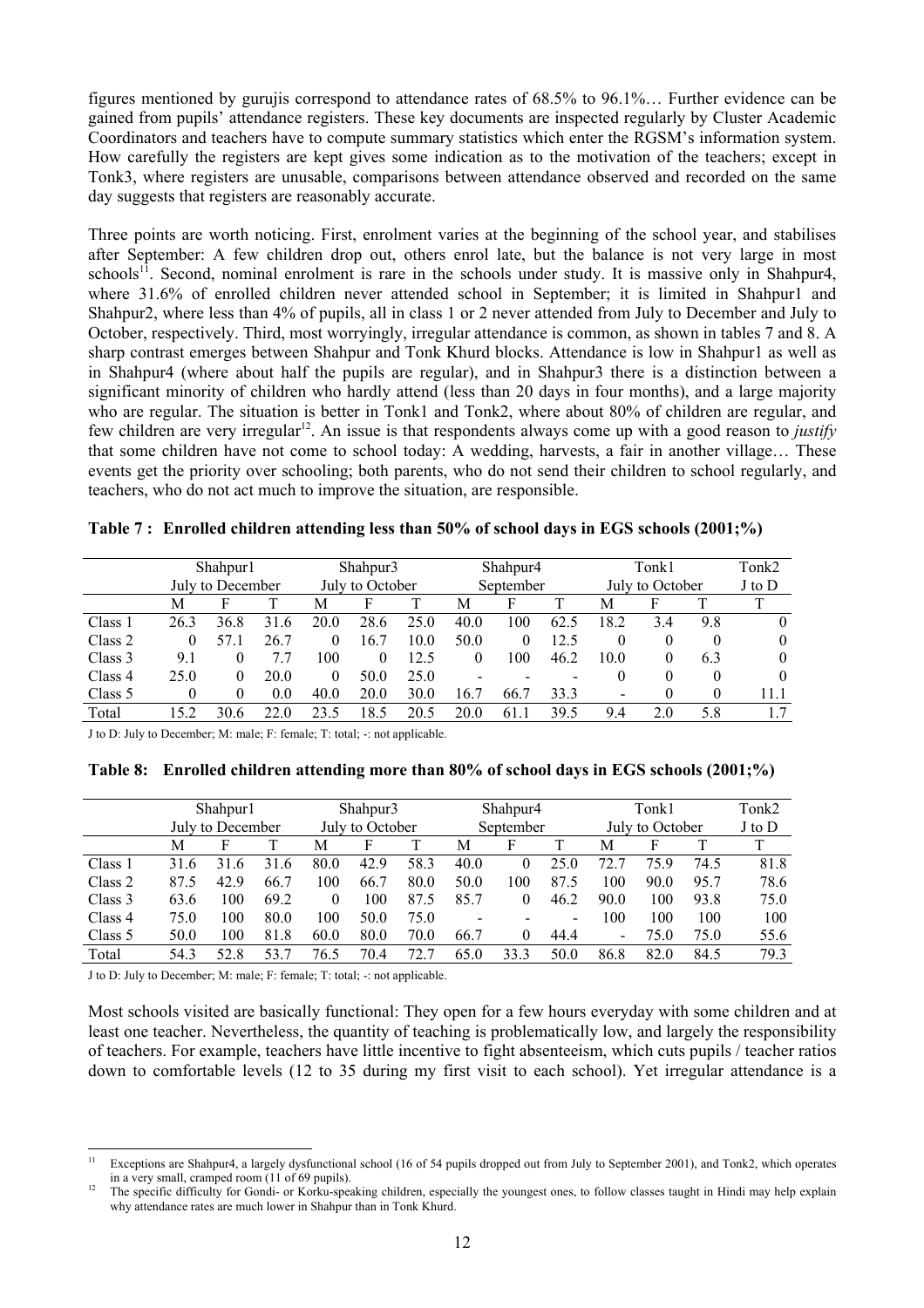handicap, and does not benefit regular pupils, as it does not reduce multi-grade teaching. Indeed, beyond its low quantity, the poor quality of teaching is the key deficiency of visited schools.

# **3.3. The quality of teaching in EGS schools**

Gurujis teach two to five grades simultaneously. AS textbooks, which used a 'non-graded' approach supposedly solving the difficulty were replaced in July 2001 with a new package, which restores grades. Gurujis' appreciation of the new textbooks varies; the non-graded approach was better suited to their needs, but also required much more effort than the familiar graded one.

Teaching methods are inadequate. First, gurujis spend more time supervising children than teaching: They sit at their desk busy with registers, talk to visitors, or do nothing but check notebooks and slates. Meanwhile, pupils do basic exercises (e.g. writing the Devanagari script), or chat with each other. Second, when actually teaching, gurujis rarely address all children of a grade together; they check exercises individually and do not organise games or sports. Blackboards are mostly used for teaching the Devanagari script and numbers: The guruji (or a pupil) reads aloud letters, syllables, words or numbers, and children repeat after her. When using books, gurujis read aloud and ask children to repeat bits of the text after them, but do not necessarily make sure the text is understood (e.g. in one school, pupils had to repeat *after each word* separately). Third, better practices were sometimes observed. Most children know poems or songs; a guruji in Shahpur1 would read aloud stories, and relate them to her (Gond) pupils' everyday life, asking them for Gondi equivalents of some of the key Hindi words in the text. Fourth, English courses have been introduced in all schools from July 2001 onwards, but gurujis cannot speak English and got four days of training… Predictably, the actual objectives of the courses are modest (knowledge of the English script and a few basic words), and the results uninspiring: Children vaguely memorise the alphabet but they cannot read words or even letters not in the alphabetical order.

Relations between gurujis and their pupils are limited. In Shahpur block, many pupils belong to Adivasi families whose language is Gondi or Korku rather than Hindi, the medium of instruction. The teacher of Shahpur3 stressed that using Gondi is necessary to make pupils comfortable, but other gurujis do not speak Adivasi languages. Class-5 Adivasi pupils had picked up some oral Hindi, but their reading skills were distinctly bad, and the younger children confront gurujis who shout at them in a language they cannot understand<sup>13</sup>. Many gurujis, especially male ones, are obviously bored of spending time with children. They treat their pupils with neglect and excessive authority. For example, most shout rather than talk, and slap a few children every day. They do not ensure proper use of books: Pages ripped off them may be used as plates for meals or as raw material for folding exercises; textbooks quickly become hardly readable and children barely learn how to take notes.

An exception is the school of Shahpur3, which functions distinctly better than the others, and constitutes an example of what a motivated guruji can achieve. While actual school timings and pupils' attendance are not better than elsewhere, little time is spent on anything else than active teaching when classes are held. After checking attendance and homework, the guruji alternates between two age groups (classes 1-3 and 4-5). While teaching, he addresses all children of a given group together, really explaining things using the blackboard. The other group are given exercises written on the second blackboard and thus common to all of them. The guruji does not shout at his pupils and very rarely hits them.

# **3.4. Educational outcomes in EGS schools**

Indicators of grade attainment like years spent at school / grades completed can be computed using school register data. Average ratios hover between 1.0 (no grade repetition) and 1.6; most children enrol on time, at the age of six, but many stagnate several years in classes 1 to 3. As a result, children are almost adolescents when they complete the primary curriculum, which limits their ability to study further.

Achievement was measured through simple tests aimed at checking whether class-5 children – about to complete the primary curriculum – master basic literacy and numeracy. Children were asked to read a few sentences of Hindi texts taken from story books or the *Khushi-Khushi* class-5 textbooks, published by

l <sup>13</sup> Language is not an issue in Tonk Khurd block, where children speak either Hindi or Malwi, the local Hindi dialect.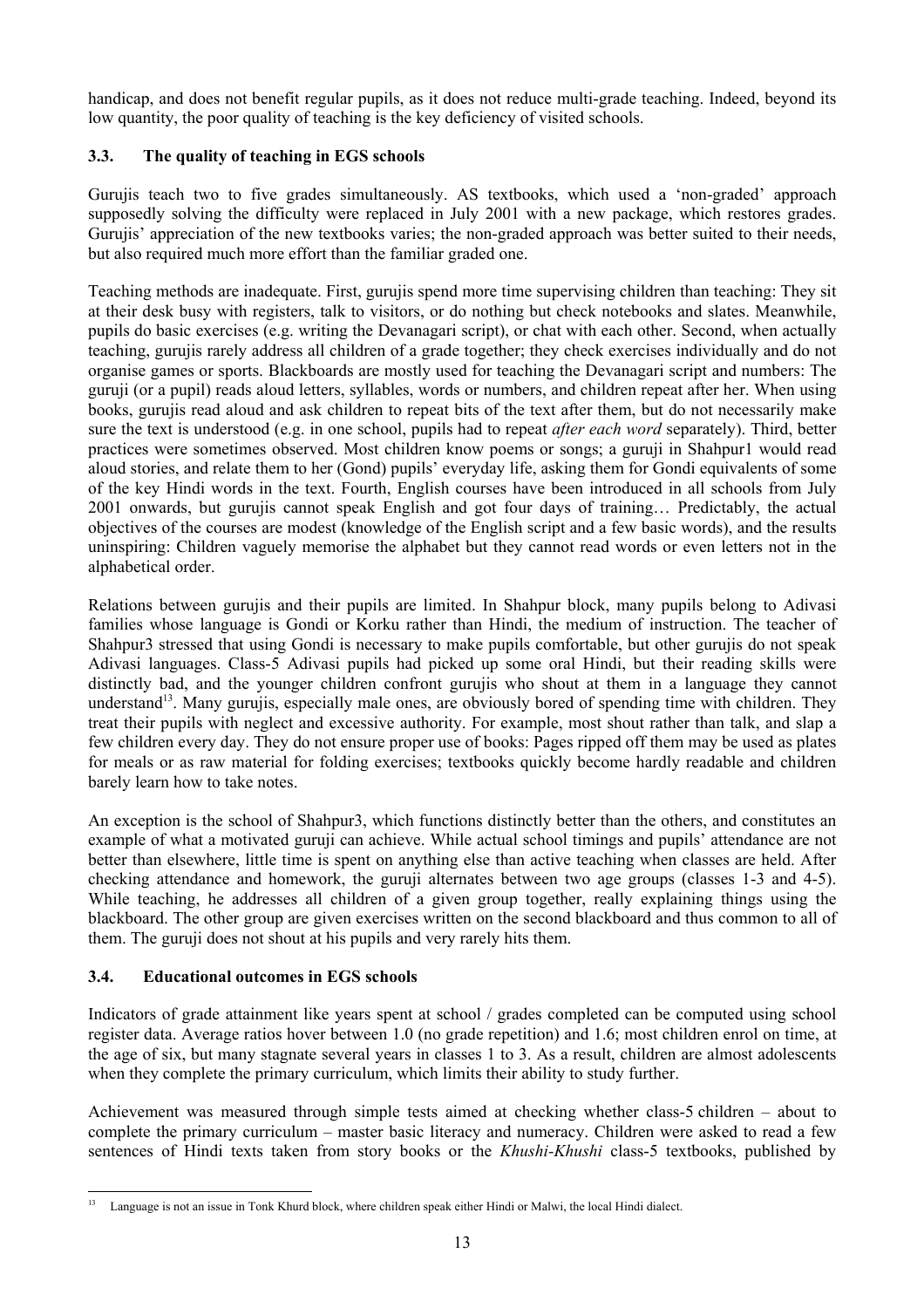Eklavya<sup>14</sup>. Few children could not read at all, but hardly any could read fluently with few mistakes and correct intonation, understanding the text. Most would either decipher each syllable separately, or read words in one go but pause between them. They would try to read as fast as possible without respecting sentence construction (e.g. pausing at full stops). In fact, children are taught to *decipher* characters rather than *understand* sentences and texts. A fraction of the children mastered enough to be able to use literacy for basic activities, but full access to the Hindi written world is still far from sight. Children were asked to write answers to a few questions on their family. The answer sheets show that many children are unable to write up the questions – which were written on the blackboard and read aloud – without making mistakes. Many as well are unable to write correct and meaningful sentences; besides spelling mistakes, sentence construction is often absurd, and the basic sentence structure of the Hindi language (subject / complements / verb) not mastered. Answers are often not understandable: These children are not able to answer simple questions even when they know the answers.

Results for numeracy are better. Almost all children master addition, subtraction and multiplication of 2-digit numbers without carry-overs; many master addition and subtraction with carry-overs. Division proves too difficult. Mistakes are sometimes explainable (e.g. omission of carry-overs), but most often their origin is absolutely not traceable.

The headmaster of a middle school in Tonk Khurd block asserted that most pupils enrolling in class 6 do not master the primary curriculum, whether they studied in EGS, government, or private schools: The lack of experience of EGS teachers (in 2001-02, class-5 children belonged to the first batch of EGS pupils) would be no explanation to a general and permanent issue. Indeed, in Tonk Khurd block, where it could be observed, the organisation of board examinations at the end of class 5 was problematic. First, government school teachers were accused to help their own pupils… by their private school colleagues (examinations are held in government schools, to which EGS and private school pupils come). Second, examination papers show that rote learning is still essential. In Hindi, children were given two texts and asked to comment on them, but also to say *from which lesson of their textbooks* they had been drawn; other questions asked for punctual answers not requiring children to write sentences, but to have memorised facts such as the day the festival of Ganatantra is celebrated. In mathematics, children had to do basic computations and fill up sentences such as 'the largest 3-digit number is ...' The English paper epitomised the purely nominal character of English classes; it mostly asked children to form English letters and informed them that 'all equations are attempt' (sic).

#### **3.5. A comparison with neighbouring government schools**

RGSM documents expect teaching to be better in EGS than in government schools, yet visited EGS schools are deficient. Some children of Shahpur1 attend the government school of Shahpur2, and the villages visited in Tonk Khurd have two government schools each: A comparison is possible between neighbouring EGS and government schools. The (co-educational) school of Shahpur2 and the girls school of Tonk1 were surveyed in detail; shorter visits were paid to the others. Results are not representative of rural Madhya Pradesh, but they should be relevant to the description of educational opportunities in the areas under study.

Government schools have a better potential for effective teaching. Pupils / teacher ratios are similar, and grades / teacher ratios are much lower, though the separation of girls and boys in Tonk Khurd is unfortunate in that regard: In each village, co-educational schools would have more than one teacher per grade (tables 9 to 11, school year 2001-02). Assistant teachers and shiksha karmis are appointed to these schools. The former have higher qualifications than gurujis (usually a BEd), and are more experienced, as they were all recruited before the shiksha karmi policy started in 1995. Shiksha karmis' qualifications and training are comparable to gurujis', but they benefit from interactions with their colleagues – though assistant teachers tend to substitute shiksha karmis' work for their own, e.g. in one school a shiksha karmi often teaches classes 1 and 2 while the headmaster sits idle. Government schools have more suitable buildings, with one room per teacher. A qualification is that buildings are common to the primary and the middle schools in Tonk1, and to the girls and boys schools in Tonk2. Consequently, these schools operate in half-day shifts.

 $\overline{14}$ 14 Government primary schools have used *Khushi-Khushi* in Shahpur block, but not EGS ones. Children were not acquainted to the texts they had to read.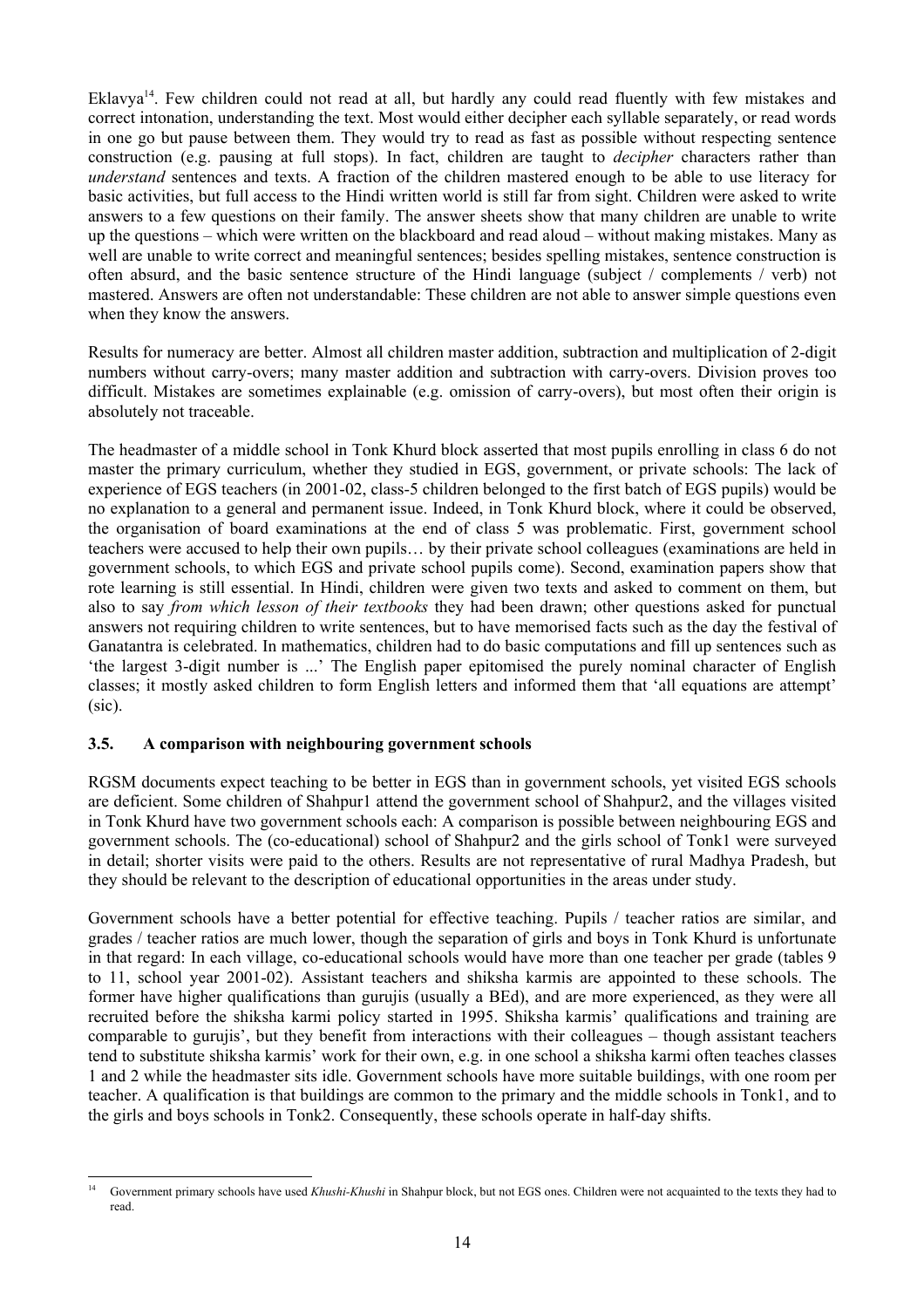#### **Table 9: Enrolment in government schools**

|         | Shahpur <sub>2</sub> |                |     |       | Tonk1       |       | Tonk2   |      |     |             |
|---------|----------------------|----------------|-----|-------|-------------|-------|---------|------|-----|-------------|
|         |                      | Co-educational |     | Girls | <b>Boys</b> | Girls | $Boys*$ |      |     | <b>Boys</b> |
|         | М                    | E              |     | F     | М           | F     | М       | F    |     | М           |
| Class 1 | 22                   | 15             | 37  | 25    | 58          |       | 19      | $\,$ |     | 29          |
| Class 2 | 18                   | 22             | 40  | 32    | 38          |       | 23      | -    |     |             |
| Class 3 | 39                   | 19             | 58  | 21    | 45          |       | 10      |      |     |             |
| Class 4 |                      | 15             | 36  | 21    | 37          |       | 19      | -    |     |             |
| Class 5 | 25                   | 20             | 45  | 42    | 37          | -     | 20      | 14   | 34  | 25          |
| Total   | 125                  | 91             | 216 | 141   | 215         | 82    | 91      | 14   | 105 | 105         |

M: male; F: female; T: total; ?: not available; -: not applicable.

\* The girls school is being created, and in 2001-02 ran until class 4, hence the presence of class-5 girls at the boys school.

\*\* Data for the girls school not available.

#### **Table 10: Teaching positions in government schools**

|            | Shahpur <sub>2</sub> | Tonk1   |      |       | Tonk2       | Tonk3       |       |  |
|------------|----------------------|---------|------|-------|-------------|-------------|-------|--|
|            | Co-educational       | Girls** | Bovs | Girls | <b>Boys</b> | <b>Boys</b> | Girls |  |
| Sanctioned |                      |         |      |       |             |             |       |  |
| Appointed  |                      |         |      |       |             |             |       |  |
| Male       | 6*                   |         |      |       |             |             |       |  |
| Female     |                      |         |      |       |             |             |       |  |

\* One of the teachers has become CAC, and no longer teaches, though he is still officially appointed.

\*\* The male teacher is the headmaster and does only paperwork; he does not teach.

#### **Table 11: Pupils / teacher, grades / teacher ratios in government schools**

|                        | Shahpur <sub>2</sub> | Tonk1       |      | $\tau$ onk2 |             | Tonk3 |       |
|------------------------|----------------------|-------------|------|-------------|-------------|-------|-------|
|                        | Co-educational*      | Girls*      | Bovs | Girls       | <b>Boys</b> | Bovs  | Girls |
| Pupils / teacher ratio | 43. $\epsilon$       | $4^{\circ}$ | 71.7 | 272         |             |       |       |
| Grades / teacher ratio |                      |             |      |             |             |       |       |

\* Excluding the teachers who do not actually teach.

Unfortunately, the quantity and quality of teaching in government schools are insufficient. In Shahpur2, official times are 11:00 to 17:00 with a lunch break, but a quarter of teaching time is lost: Teachers arrive late in the morning, and spend much time doing paperwork, or talking to each other or to visitors. The girls school of Tonk1 operates in afternoon shifts, from 12:00 to 16:30 with a break from 14:00 to 14:30. Teachers commute from Dewas city; owing to bus timings, they arrive in the morning before 12:00 but leave just before 16:00. Pupil absenteeism takes forms not observed in EGS schools. In Tonk1, about 40% of the pupils do not come back after the break and thus attend for only two hours a day. Further, nominal enrolment is frequent (table 12). The teachers of Tonk1 strike off the registers the names of children who never attended classes during the previous month, but in Shahpur2, about a third of enrolled children were maintained on the registers in January 2002 although they had never attended in December 2001. The proportion of enrolled children who attend regularly is low in both schools (table 13). As for the quality of teaching, there is little contrast between the EGS school in Shahpur1 and the government school in Shahpur2. On the contrary, in Tonk1 and Tonk3, government schools appeared much more active than EGS ones.

| Table 12: Enrolled children who never attend classes in government schools (%) |  |  |  |
|--------------------------------------------------------------------------------|--|--|--|
|--------------------------------------------------------------------------------|--|--|--|

|         |              |      | Tonk1 (Girls)<br>(2001)  |      |               |      |      |          |        |
|---------|--------------|------|--------------------------|------|---------------|------|------|----------|--------|
|         | Year 2000-01 |      |                          |      | December 2001 |      | July | December | J to D |
|         | F            | Μ    |                          | Μ    | F             |      |      |          |        |
| Class 1 | 11.1         | റ    | $\overline{\phantom{a}}$ | 45.5 | 13.3          | 32.4 | 25.9 | 16.0     | 0.0    |
| Class 2 | 40.9         | 13.8 | 25.5                     | 16.7 | 45.5          | 32.5 | 0.0  | 6.3      | 3.1    |
| Class 3 | 17.6         | 38.7 | 31.3                     | 46.2 | 31.6          | 41.4 | 9.5  | 13.6     | 4.8    |
| Class 4 | 5.9          | 0.0  | 2.9                      | 33.3 | 53.3          | 41.7 | 14.3 | 14.3     | 9.5    |
| Class 5 | 0.0          | 0.0  | 0.0                      | 16.0 | 35.0          | 24.4 | 17.6 | 2.4      | 0.0    |
| All     | 18.3         |      |                          | 33.6 | 36.3          | 34.7 | 13 7 | 92       | 2.8    |

J to D: July to December; M: male; F: female; T: total; ?: not available; -: not applicable.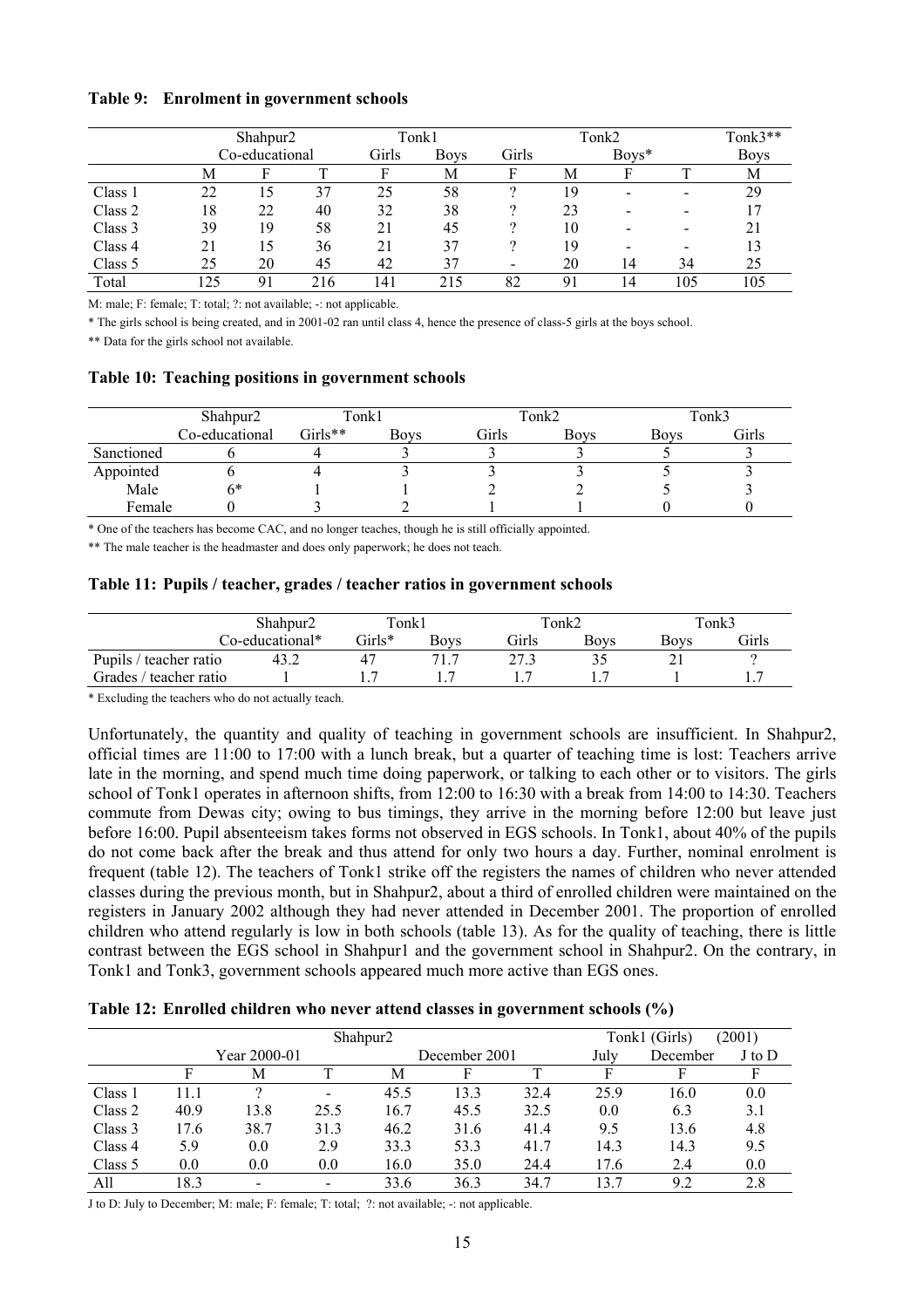|         |       |              |                          | Tonk1 (Girls)<br>(2001) |      |      |      |          |        |
|---------|-------|--------------|--------------------------|-------------------------|------|------|------|----------|--------|
|         |       | Year 2000-01 |                          | December 2001           |      |      | July | December | J to D |
|         | F     | М            |                          | М                       |      |      | F    | F        | F      |
| Class 1 | 77.8  |              | $\overline{\phantom{0}}$ | 45.5                    | 33.3 | 40.5 | 37.0 | 72.0     | 40.0   |
| Class 2 | 59.1  | 65.5         | 62.7                     | 50.0                    | 36.4 | 42.5 | 84.8 | 90.6     | 31.3   |
| Class 3 | 52.9  | 41.9         | 45.8                     | 43.6                    | 52.6 | 46.6 | 61.9 | 86.4     | 33.3   |
| Class 4 | 70.6  | 82.4         | 76.5                     | 52.4                    | 20.0 | 38.9 | 57.1 | 71.4     | 57.1   |
| Class 5 | 100.0 | 100.0        | 100.0                    | 40.0                    | 35.0 | 37.8 | 68.6 | 95.2     | 81.0   |
| All     | 68.3  |              | $\overline{\phantom{a}}$ | 45.6                    | 36.3 | 41.7 | 64.1 | 85.2     | 51.8   |

#### **Table 13: Enrolled attending more than 80% of school days in government schools (%)**

J to D: July to December; M: male; F: female; T: total; ?: not available; -: not applicable.

Educational outcomes do not seem to differ much between visited EGS and government schools. Attainment is somewhat more regular in the latter (years per grade hover between 1.0 and 1.3 in Shahpur2 and Tonk1), but literacy and numeracy test results are very similar. In Shahpur2, two class-5 pupils were unable to read, and only two among twenty-one interviewed can be considered functionally literate. Results of the end-ofyear examinations for 2000-01 are available for Shahpur2. They are extremely bad: Almost 40% of enrolled pupils failed to pass the examination, and nearly all of those who did obtained grade 'C' only. Results for class 5 are crucial, as they determine the number of pupils the school will send to upper-primary classes. Only 27.5% of children enrolled in class 5, and not a single girl among them, passed the examination, all with grade 'C'.

Similarities between visited EGS and government schools are more striking than dissimilarities. Gurujis often asserted that they work better than teachers positioned in government schools; the latter stressed that their schools are more established. Members of Resource Centres would usually remark that all schools have the same curriculum now, and that the lack of teachers affects many of them, whether EGS or government ones: There would be no systematic difference.

#### **3.6. An incomplete guarantee**

Access to education has improved through EGS, especially in Shahpur, and visited schools are functional. *In that respect*, children *are* offered an 'education guarantee'. Yet this guarantee is incomplete: Some children are nominally enrolled, attendance is erratic, and the quantity and quality of teaching, as well as educational outcomes, are insufficient. The extension of the system is more notable than its reform: EGS schools tend to converge towards the usual functioning of government schools, as the official focus on school quality has not translated into decisively improved practices. One may also wonder whether inputs provided to public schools are sufficient for them to function efficiently; notably, multi-grade teaching seriously constrains the quality of EGS schools. These results hold for Shahpur and Tonk Khurd blocks in the school year 2001-02: They may not be representative of Madhya Pradesh, and future evolutions of these very recent reforms may or may not confirm them. However, the severe malfunctions observed in some EGS shalas show that the new schools are fragile institutions; as well, the fact that new schools tend to function like previous ones is plausibly general, given the difficulty of altering well-entrenched habits.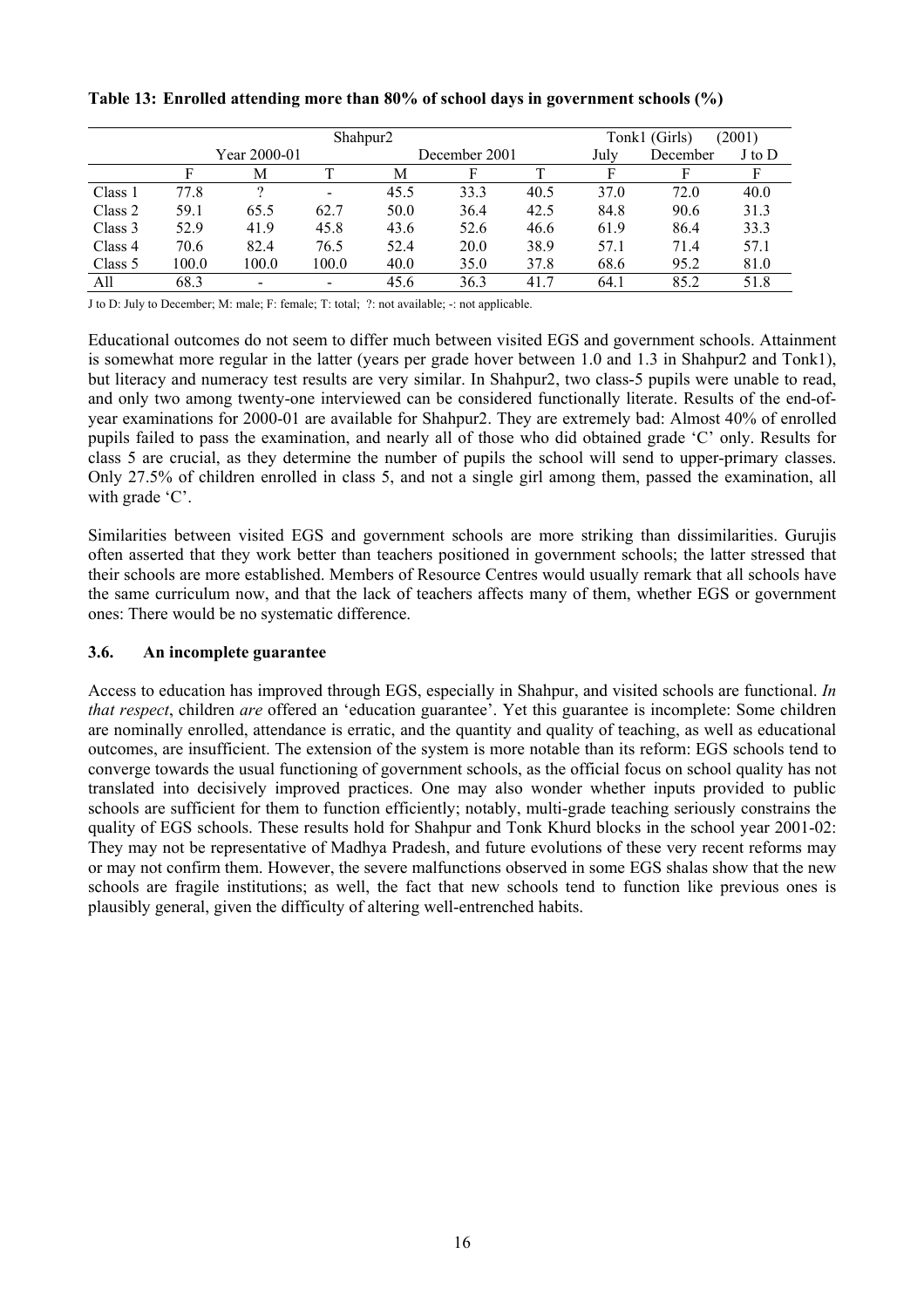# **4. SCHOOL MANAGEMENT: A POTENTIAL DECENTRALISATION**

Reforms of school management aim to improve school quality by increasing the control exerted by local protagonists (parents, administrative officials, local councillors) on teachers. Decentralisation is being implemented in both EGS and government schools, and differences between them are mostly residual: The specificity of EGS lies in the *school creation process*, not in the management of schools once created. Furthermore, visited schools are all affected by comparable deficiencies. EGS and government schools are thus considered together in this section, which focuses on the determinants of gurujis' and shiksha karmis' behaviour.

#### **4.1. Teachers: Disgruntled would-be civil servants**

Local recruitment of gurujis and shiksha karmis is at the core of the reforms. First, the physical distance between teachers' residence and workplace should be reduced. In Tonk Khurd block, shiksha karmis and gurujis all reside in the village where they teach, while some of the assistant teachers commute from Dewas city (30 min by bus from Tonk1, but the trip to remote villages is much longer). In Shahpur block, all teachers but one guruji do not live where they teach, but in larger villages, often the seat of the gram panchayat<sup>15</sup>. With one exception, this does not involve travelling long distances.

Second, local recruitment is hoped to help reduce social distance between teachers and pupils, but does not quite succeed, as social distance exists *within* villages as much as between them. In Tonk Khurd, EGS pupils belong to deprived castes, usually SCs, yet teaching positions are held by men of dominant castes, notably Rajputs<sup>16</sup>. Paradoxically, while most assistant teachers, shiksha karmis and gurujis belong to 'upper' castes, several headmasters of government schools are SC, owing to reservations: Local recruitment does not always reduce social distance as compared to centralised recruitment and posting. In Shahpur, most pupils, especially in EGS schools, belong to Adivasi families, while most teachers are non-Adivasi and cannot speak the local languages.

Third, shiksha karmis and gurujis are recruited by block-level boards which mostly comprise janpad panchayat members and are expected to select qualified and motivated applicants, based on local information not available to a centralised recruitment system. Unfortunately, actual selection processes do not correspond to this. Applicants have to satisfy eligibility criteria (residence and, if there are reservations, gender and caste) and are selected according to their qualifications (grade attained, marks) and an interview with the board. Manipulation of interview notes makes it possible to bias the results; it seems that a corruption system has arisen. According to a private school teacher interviewed in Tonk Khurd block, obtaining a public teaching position requires social connections and money to bribe board members. For example, his former colleague in the private school, who has become a guruji, is a close relative of the person who then was the sarpanch. Other respondents confirmed the existence of bribery: An EGS position would cost Rs 5,000 to 10,000, and a shiksha karmi position Rs 20,000 to Rs 50,000. Markets for public employment are known to exist all over India, so this state of affairs is not surprising: The issue is whether decentralisation has increased corruption. There is a consensus that it has rather reduced it, by making it more visible. However, the nature of teacher recruitment is altered, from the official vision of a search for qualified and dedicated individuals, informed by local knowledge, to the distribution of public employment among influential families. In areas with low education levels, persons educated enough to become school teachers tend to belong to privileged families, so that the first batches of gurujis or shiksha karmis could not massively come from exactly the same backgrounds as their pupils. Corruption does not entirely create this kind of selection, but reinforces it.

Furthermore, teachers once appointed are given few positive incentives to teach actively. As already mentioned, shiksha karmis and gurujis receive very little training, and have to confront difficult working conditions, owing to families' lack of experience with the school system, the low levels of inputs and,

l

Villages being small, each gram panchayat covers several of them.

<sup>16</sup> It seems that many female teachers are SC; Women of 'upper' castes are less likely to be authorised by their husband's family to take such employment.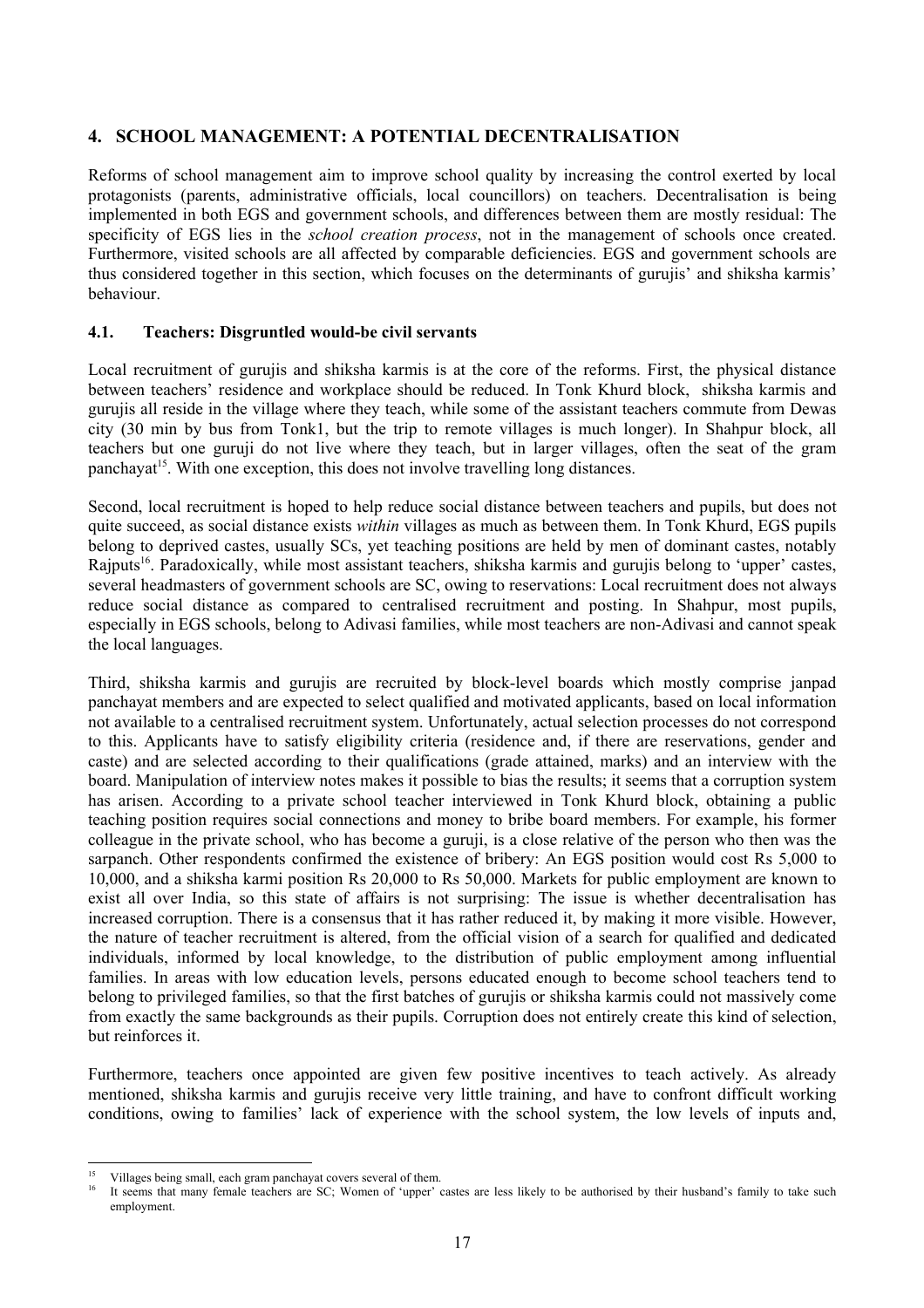mostly, high grades / teacher ratios. Unfortunately, the policy allowing demanding an EGS school does not apply to teaching positions: Neither teachers nor parents can act to maintain low grades / teacher ratios, and EGS cannot have more than three teachers, whatever enrolment size.

A complex issue that has attracted much attention is that of low salary levels, and disparities between different categories of teachers generate much resentment. Creating a single new category of teachers paid lower salaries may be a consistent policy, despite unavoidable tensions in the transition period when both pay-scales co-exist, but creating three categories (guruji, shiksha karmi and samvida shikshak) with varyingly lower salaries than assistant teachers is more difficult to justify. Salaries of assistant teachers remain a reference for shiksha karmis and gurujis. The consequences of this discontent on motivation are a matter of debate. Indeed, despite better salaries, assistant teachers are not all more motivated, and it is transparent that what most respondents want is to be better paid without working more: Merely increasing salaries would not improve motivation<sup>17</sup>. However, the salaries of gurujis (and perhaps samvida shikshaks and shiksha karmis) deserve further consideration, as they are too low for their recipients to consider teaching a full-time activity. Many male respondents participate in cultivation on the family farm, or give private tuition. Some have an activity which is hardly compatible with teaching (e.g. one guruji in Tonk Khurd block runs a tea shop). Note that gurujis earn hardly more than wage labourers, whose daily wages hover between Rs 25 and 35, up to Rs 50 during peaks of activity: If salaries do not allow them to escape the kind of poverty experienced by wage labourers without engaging in other economic activities or relying on their household's income, the impact of other positive or negative incentives is likely to be minimal. As an employer, the public school system should send appropriate signals concerning the economic returns to human capital on the labour market and the equality between different individuals performing the same tasks with similar qualifications.

Interviewed gurujis and shiksha karmis are young (21 to 35 years), educated (all but one completed higher secondary schooling, several had completed or were taking BAs) and come from established families, e.g. their parent's education levels are above local averages. Most they say they would seize any better paid regular employment opportunity, but private employers often do not pay better salaries than those of shiksha karmis, and government employment is scarce. Female teachers added that social norms further prevent them from accessing regular employment. The recruitment policy of the RGSM is thus feasible because there is excess supply on the market for qualified labour. Being a guruji or a shiksha karmi is seen as a temporary first step towards a government job associated with higher salaries and other benefits; corruption should be analysed in that light. At least, respondents expect to be regularised as assistant teachers. The status of shiksha karmis has evolved a lot as a result of their agitation, and low salaries are the main difference that remains between them and assistant teachers. Gurujis are kept in uncertainty as to their legal status and its future evolutions: They often do not know whether they can be transferred, or how they can find employment in other public schools. However, all respondents but one consider themselves civil servants rather than employees of the panchayats: The government's attempt to create a permanent structural break in the organisation of the public sector has not yet materialised, as the unambiguously better status of assistant teachers remains a reference.

# **4.2. Administrative decentralisation**

Implemented from 1994 onwards in Betul and 1997 in Dewas as part of DPEP, administrative decentralisation aims to promote a new work culture among teachers by strengthening their links with institutions responsible for inspection and training.

The pre-DPEP inspection system had only one inspector per block, who thus had to inspect more than 100 schools in Shahpur as well as in Tonk Khurd – obviously an impossible task. Clusters comprise 6.4 primary schools on average in Tonk Khurd, and 14.1 in Shahpur (9.8 before EGS): For Cluster Academic Coordinators, regularly inspecting each school is feasible. Registers show that most schools are inspected about once a month, and several visits were observed during the fieldwork. Cluster Resource Coordinators are supposed to check any problem with inputs; they also collect examination fees. BRCs organise teacher training sessions, transmit funds for salaries and minor school expenditure from the district to the cluster and

 $\overline{17}$ 17 The government further argues that many private school teachers earn less than even gurujis and work more. However, as argued in section 5 below, the accountability mechanisms of the private sector are not replicable in public schools.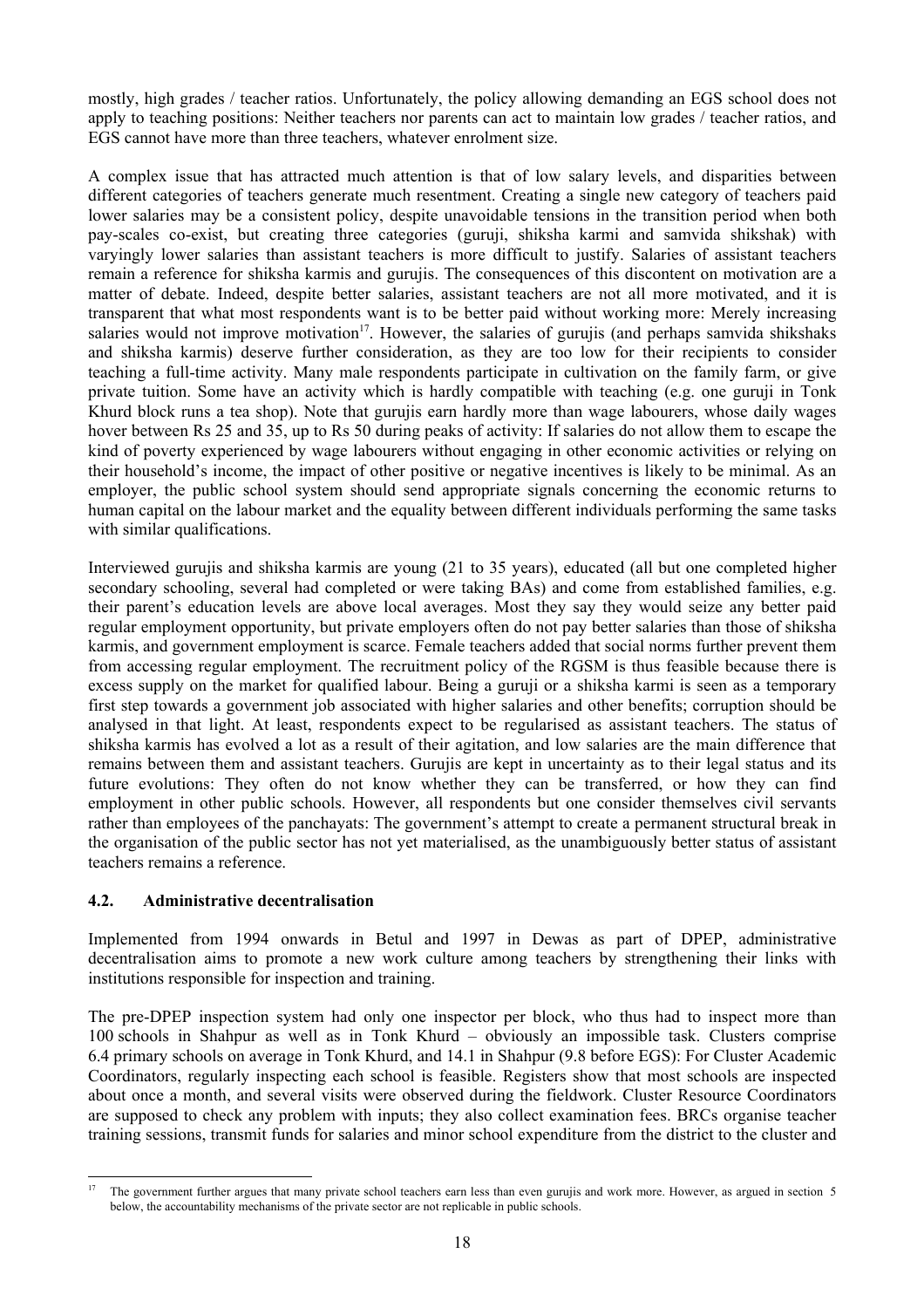village levels, and dispatch textbooks and teaching materials. Resource Centres organise regular meetings with teachers, devoted to the discussion of academic and administrative issues. Two examples. First, during a CRC meeting observed in Tonk Khurd block, eighteen teachers representing all (but one) primary and middle schools of the cluster discussed the organisation of midday-meals, the forthcoming election of the presidents and vice-presidents of Parents-Teachers Associations, the building of a new room for the CRC, and the preparation of the end-of-year examinations (to avoid that too many pupils obtained grade D, it was decided that irregular children would not take the examinations…). Second, a BRC meeting was organised in Tonk Khurd in February 2002, to discuss the organisation of the board examination at the end of class-5 and prepare questions, under the guidance of a DIET faculty member. As expected, about forty teachers attended (including only two women), but the meeting started one hour late and attendance kept fluctuating. Examination questions were supposed to have been drafted during CRC meetings, but this had not been done and the programme was consequently delayed. As discussed in section 3, the questions turned out to rely heavily on rote learning, although the organisation of such meetings is supposed to allow the design of more relevant questions.

According to all teachers, CRCs and BRCs are in charge with most actual school management; only relatively minor complaints were expressed (irregularities in the delivery of textbooks, burden of presenting school registers for inspection). Yet the functioning of schools is deficient, a situation known to CRC and BRC members. Why administrative decentralisation does not result in deeper alterations of teachers' behaviour requires some explanation. First, remote schools may be rarely visited (e.g. the school of Shahpur4 is not inspected more than three or four times a year), and the number of schools per cluster may be still quite high in a few cases (one cluster of Shahpur has 21 schools).

Second, the 'best' teachers were selected as CACs, and headmasters as CRCs or to work in BRCs. This makes sense – dedicated teachers are likely to be dedicated supervisors as well – but some schools were deprived of their best teachers, and the reward for motivation in terms of career is to become CAC and stop teaching. In that respect, administration is still more valued than education

Third, the functioning of CRCs and BRCs tend to neglect academic issues as compared to administrative ones. According to inspection registers, CACs check teachers' and pupils' attendance, get an idea of achievement levels and give some advice, but this does not seem to be done in any depth. During the inspections by CACs which I could observe, there was no control of school times and teaching activities; not more was required from teachers than keeping the school open with pupils in it. Given the malfunctions of many schools, one would expect sanction procedures (which CRC and BRC officials can start) to represent a real threat for many teachers, but it seems none has ever happened in either block.

Fourth, Resource Centres are staffed with former teachers, who belong to the same social and professional *milieu* as the persons they control. It is thus difficult for them to criticise colleagues too harshly and try and change well-entrenched habits; they tend to share comparably lax norms about the quantity and quality of teaching. Frequent practices such as arriving late and leaving early, or supervising rather than teaching pupils, seem to be considered acceptable. A counterpart to the close links between all teachers and the noticeably friendly atmosphere of meetings at Resource Centres is that the system represents teachers' (at least) as much pupils' interests. Establishing and maintaining high standards of teaching would require major improvements in the behaviour of teachers, which cannot come from within their ranks.

#### **4.3. Political decentralisation**

Political decentralisation is expected by the GoMP to change the nature of public schools, which would be controlled by a local 'community' of parents and panchayat institutions.

VECs and SMCs are supposed to meet once a month to check the availability of educational inputs, set rules (e.g. school times) and monitor the functioning of the schools. They can discuss the use of funds provided by the government, and transmit complaints against teachers to CRCs, BRCs or the block or district administration. Teachers say that meetings are regular, but rarely remember the date of the last one, topics discussed, or decisions taken. Registers mention more or less regular meetings (almost every month in some schools, but only two to six a year in others), but reports merely reproduce topics as prescribed in official instructions and rarely mention practical decisions. In fact, registers are not reliable: In one school in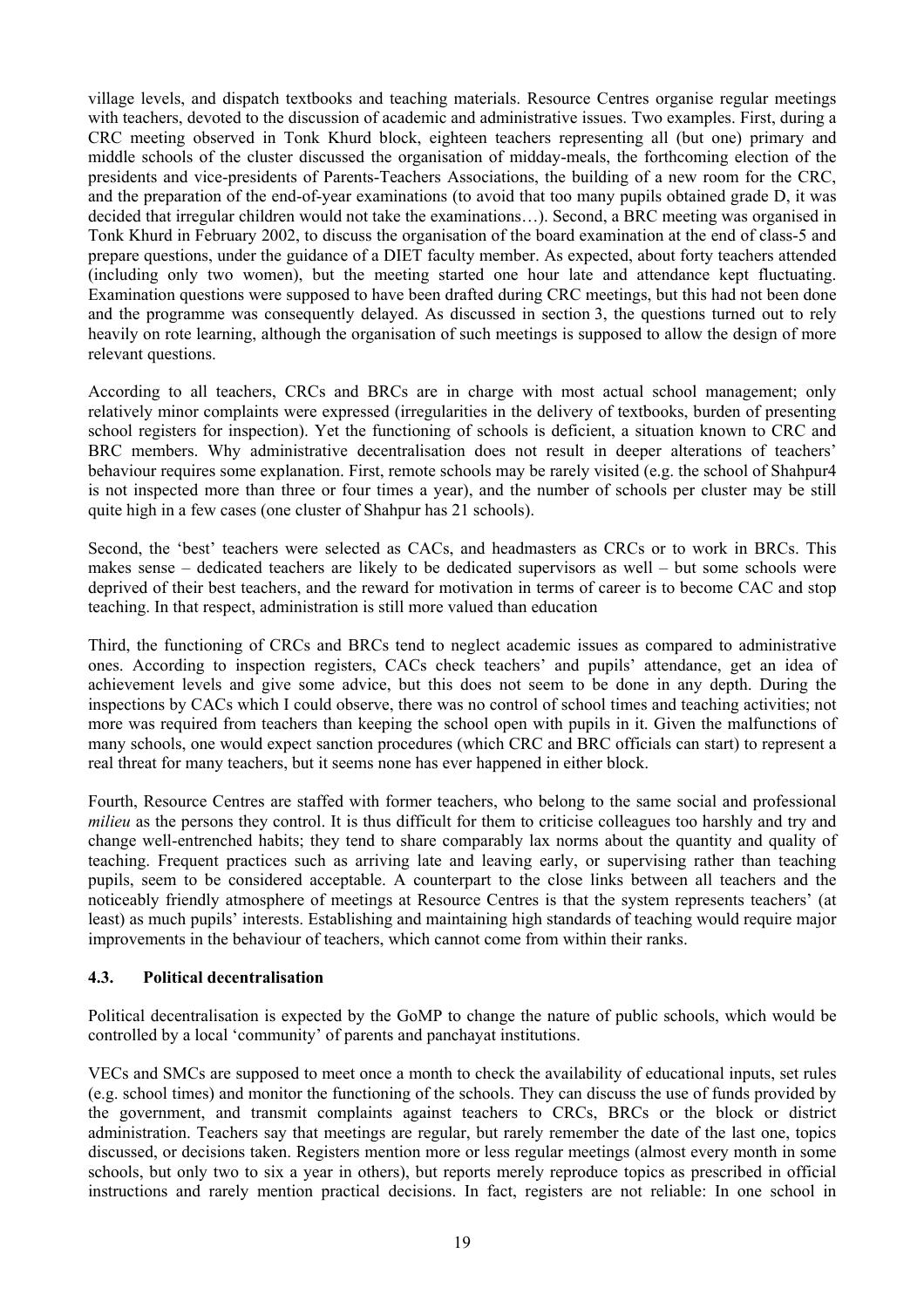Shahpur, I observed the headmaster to copy on a new page the information concerning the previous meeting, while only two persons had turned up, including the sarpanch but not the Committee president. The observation of a less fictitious SMC meeting suggests that interactions between parents and teachers are anyway limited. Besides the two gurujis, fourteen men and three women had come, but only the male guruji spoke. After stressing pupils' low attendance and bad examination results in January, he complained about working conditions, trying to gather support to have another classroom built. Much time was spent collecting examination fees of Rs 20 to 30 per child, and Rs 10 per child for Republic Day. Parents were only let to approve the guruji's own description of the school: Shortcomings of gurujis' behaviour were never mentioned.

Respondents consistently confirmed that most VECs and SMCs are dysfunctional. The SMC president of Shahpur1 said that parents of his village consider their EGS school a government institution staffed with civil servants, and would not think of taking initiatives towards improving it. However, it would be misleading to blame only parents for the deficiencies of school management institutions, while teachers' behaviour is so central to the deficiencies of the schools themselves. First, gram panchayat members are usually president and vice-president of the committees, and exert actual control over their activities. Second, teachers, one of whom is (statutorily) secretary of the committee, have no interest in parents controlling them, hence the tendency not to inform parents of the dates of the meetings and not to engage in a dialogue with them.

By contrast, teachers and administrative officials expressed optimism about the election of the presidents and vice-presidents of PTAs, which took place on February 24, 2002. The election was observed at the EGS school of Tonk1. Instructions had been given through the BRC, and meetings were organised at the CRC, during which the gurujis were given official papers (notification of the election to parents, forms to be filled in by applicants, meeting register). The election echoed the SMC meeting described above. Besides the two gurujis, about 25 persons (including less than 10 women) turned up. The male guruji spoke, giving his vision of the role to be played by the association. One seat was reserved for an SC or an ST, and one for a woman. A consensus somehow emerged on the name of the man to become the president; more time was spent convincing a woman to be the vice-president – women hardly spoke at all. Results for other schools visited exhibit fairly consistent patterns: Women are chosen to be vice-presidents rather than presidents, and the president is often a non-SC. PTAs provide teachers with a tool for furthering those interests of the school which correspond to their own. In Tonk1, the male guruji said the PTA could help obtain another teaching position, the construction of another classroom, a hand pump or a boundary wall. All this would be useful, but of a limited impact on pupil's achievement unless teaching itself improves. The absence of other villagers than parents strengthens the latter's position within PTAs, but social distance to teachers remains. Furthermore, in schools visited in Tonk Khurd, no date had been fixed for the next meeting. Whether PTAs will indeed allow dialogue to take place between parents and teachers is unclear.

Gram panchayats were usually said to take little interest in the functioning of public schools. Their members are not regular visitors to schools, though they interact informally with teachers. They tend to belong to the same social circles, which limits the control they may be willing to exert on them: A Rajput sarpanch or upsarpanch of Tonk Khurd block has little interest in confronting a Rajput guruji appointed to an EGS school catering to Dalit children<sup>18</sup>. Gram panchayats would act only when there is a possibility to manipulate funds, for example during the construction of school buildings. In a government school of Tonk Khurd block, one classroom has been ruined since the 1980's. In 1999, a new building was constructed. Some administrative problem prevented the school from moving into its new building for two years. Since July 2001, it has been used by the husband of a former sarpanch, to host his private primary school. In the absence of an outside intervention, the *government* school will have to wait for a specific building to be built for that private school to move into its own building. It seems that nothing much can be done against the owner of the private school, whom respondents obviously fear.

Gram panchayats are involved in the organisation of midday meals. In Shahpur block, meals consisting of daliya (pounded wheat cooked in water with some oil and sugar) have been served in government schools for several years, and were extended to EGS schools. Wheat is provided by the central government through Fair

l <sup>18</sup> It has often been said that sarpanches harass teachers; this does not seem to be the case in the villages under study.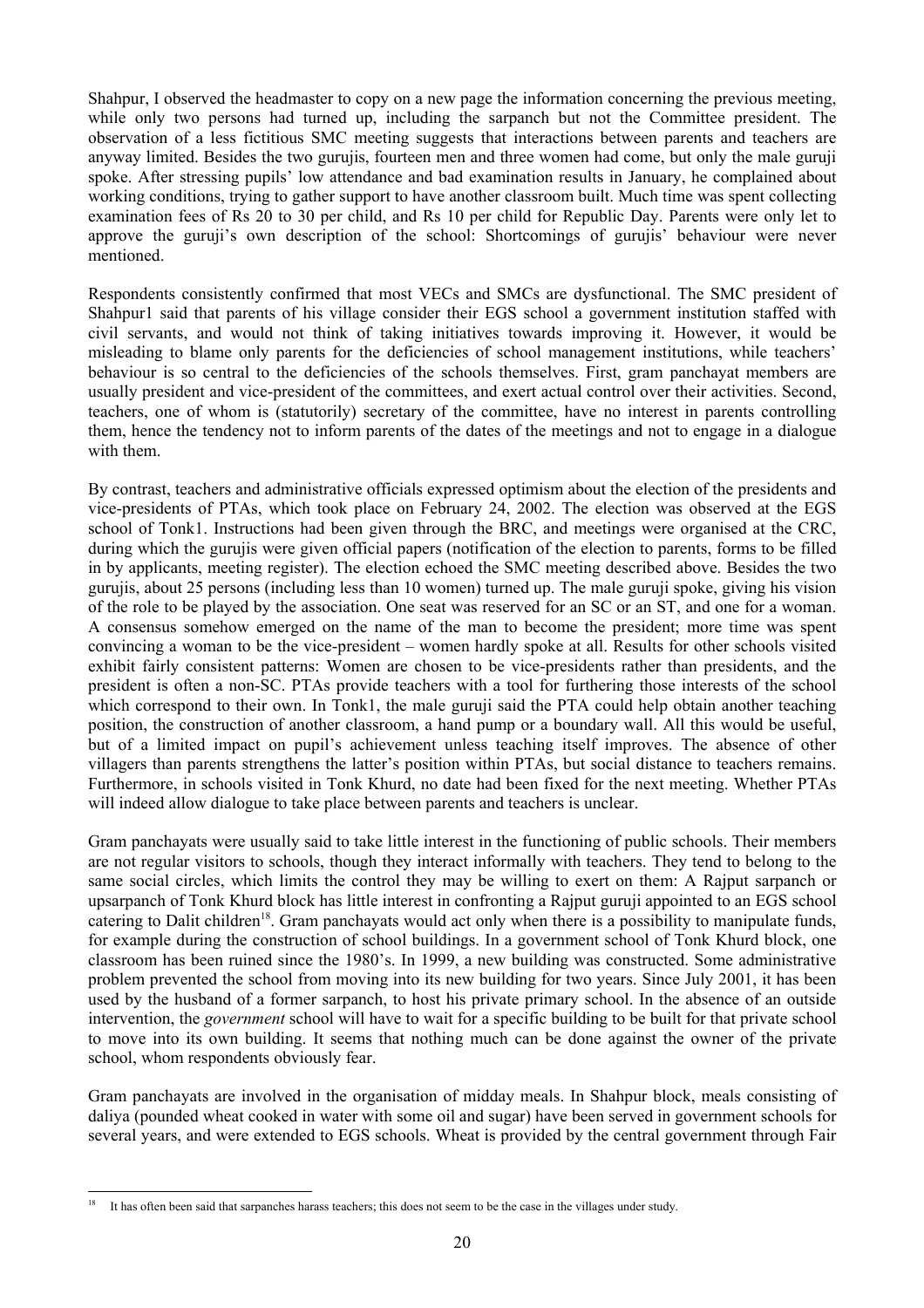Price Shops (FPS), but oil and sugar are bought from local private stores, and wood is bought from labourers who collect it in the forest. In visited schools, meals are prepared by a woman hired by the gram panchayat and paid by them Rs 15 a day. This arrangement was not said to generate any problem. In Tonk Khurd, meals should have started from February 1, 2002, after the Supreme Court prescribed an India-wide extension of such schemes. In Tonk2, they are provided regularly, following the same organisation as in Shahpur block. In Tonk1 and Tonk3, they had not started at the time of the visit, and teachers did not know whether they would. The sarpanches had not hired anyone to prepare the meals; teachers were reluctant, as they feared they would have to organise the meals themselves. Several parents said they preferred the distribution of grain rations, perhaps because they can control their use, while only children benefit from school meals.

#### **4.4. A potentially decentralised system**

During the school year 2001-02, the inadequate behaviour of teachers remained the major deficiency of schools visited in Shahpur and Tonk Khurd blocks. The new statuses of teachers do not generate and sustain their motivation, and local residents once recruited want to become civil servants rather than teachers. Improving positive incentives, among which training and the reduction of grades / teacher ratios are likely to matter even more than salaries, should be a priority. In comparison, administrative and political controls can play only a limited role. While administrative decentralisation has helped establish useful links between teachers and the district and state administration, it cannot be expected to revolutionise the public school system, as it is internal to it. Political decentralisation has created some potential for parents and panchayat members to get involved in school management, but its effectiveness depends on the quality of local political processes, which is deficient in the areas under study. As yet, public schools remain sarkari institutions staffed with would-be civil servants: They are likely to be most responsive to informal interactions between teachers and gram panchayat members, who often belong to the same dominant social groups. This specific aspect of school management may not have changed much as compared to the situation which used to prevail before political decentralisation. In this way, the decentralisation process remains potential.

# **5. EDUCATION AND RURAL SOCIETY: NO 'SCHOOLING REVOLUTION' YET**

In rural India, unequal access to education has been both an expression and a source of social inequality. Social differentiation is an essential output of the school system, and non-enrolment nothing but the lowest rung of the educational ladder – thus quite acceptable from an 'upper'-caste male point of view. Before the extension and diversification of the school supply of Madhya Pradesh through EGS, DPEP and the spread of the private sector during the 1990's, 'upper'-caste boys would constitute the bulk of enrolment in mainstream areas like Tonk Khurd block, girls and children of other background being massively deprived of schooling. In tribal areas like Shahpur block, many villages would not have schools: Inequalities between villages would be as important as inequalities within them. Equal access of all children to public schools coupled with improved teaching methods and closer links between teachers and parents could thus have a deep impact on village society and economy. It has been argued that a 'schooling revolution' has taken place in Himachal Pradesh over the last decades (PROBE Team, 1999), and the GoMP considers current policies a historical breakthrough. Is Madhya Pradesh experiencing a 'schooling revolution'? This section argues that the school system is being extended and diversified rather than universalised. The lowest acceptable rung of the ladder is irregular attendance in incomplete primary schools rather than complete non-enrolment, but the educational hierarchy remains, and is renewed: Children of different socio-economic backgrounds have separate access to schools of different types. In the public sector, parental demand features some serious limitations and the state does not send adequate signals; private schools reproduce existing social structures instead of challenging them.

#### **5.1. Limitations to the demand for education**

An overwhelming majority of rural North Indian parents are willing to enrol their children in primary schools. Habitations where EGS schools are to be created are identified by the expression of parental demand, and this strategy seems to have worked impressively well: Thousands of demands were received by the RGSM in the first months of 1997. Yet the *adequacy* of parental motivation, on which the effectiveness of current policies depends, cannot be taken for granted.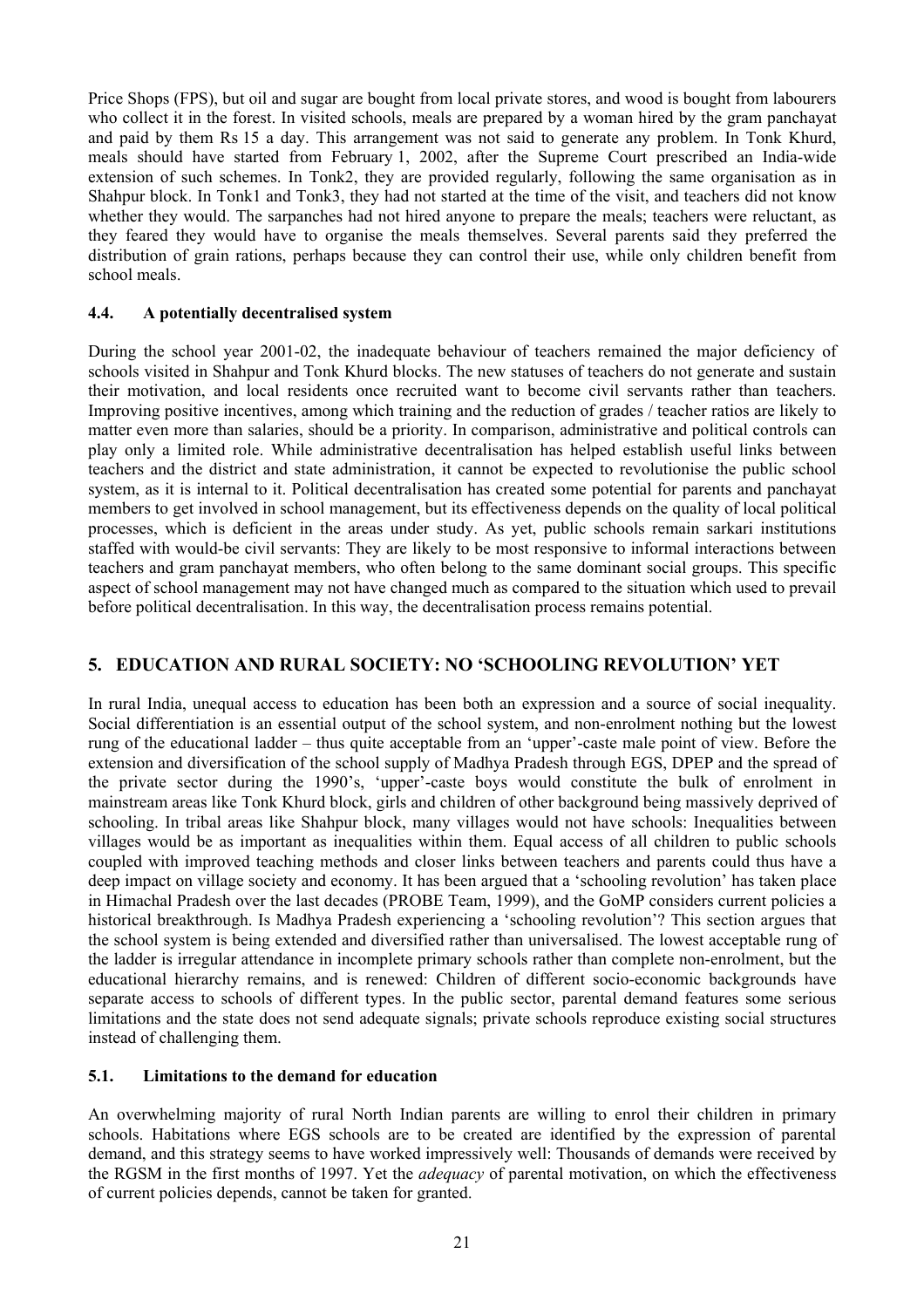The success of EGS is an imperfect measure of parental demand for education. Parents just have to give their names and sign the demand form, which is transmitted to the RGSM by the gram panchayat. The school creation process may be largely driven by sarpanches, to whom the creation of a school yields political gains and an opportunity to manipulate funds and employment. Most parents of EGS pupils and many parents of government school pupils received little or no school education: Their idea of how a school should function is imprecise. Not enough attention is paid to important details like sending children to school punctually, or always giving them plates for midday meals (rather than letting them use textbook pages instead). Parents tend to consider a school functional if it opens a few hours a day, without questioning teachers' attitudes. Indeed, teachers' misleading discourse, which blames low educational outcomes entirely on parents, often seems internalised. Parental motivation is a reality, but cannot be the source for major improvements in the quality of public schools.

Decisions on school participation depend on perceived returns to and costs of schooling. Parents hope schooling to improve their children's position in society: Private returns are envisaged, but there is little expectation of broad social change through the spread of education. Sons are hoped to obtain regular employment (especially in the government sector), which would guarantee stable income, a crucial step out of poverty for wage labourers and small farmers. This translates into a willingness to let boys study for a long time, the standard horizon being class 12, especially in Tonk Khurd block, where middle and secondary schools are more easily accessible. However, parents are aware that these positions are scarce and available through social networks and bribery; many are disillusioned. Respondents say that prospective brides are more and more often expected to have received some basic education; coupled with the limited productivity of young children, this helps explain why parents enrol their daughters in primary schools. However, girls are married very early in both areas under study and except for those who will do wage labour, they will have almost no employment opportunities outside their husband's households, so they are unlikely to study much beyond the primary level.

Officially, primary education in public schools is free: There are no fees or uniforms, and some or all pupils receive textbooks, midday meals, clothes and scholarships. Yet parents' and teachers' estimates of the direct costs of schooling are high. First, Cluster Resource Coordinators do collect examination fees, and parents also have to contribute to functions like Republic Day. Amounts (around Rs 10 per child) are not negligible if several children of the same family are enrolled. There is no reason to raise *any* money if schooling is free. Second, all parents have to buy textbooks, notebooks, slates, pens, pencils, chalk and schoolbags, up to Rs 150 a year per child. Third, in Shahpur block the clothes children wear at home are not deemed suitable for school, hence the need to buy extra clothes, a few more hundred rupees – even though the condition of a child's clothes is not an educational input<sup>19</sup>. Estimates of total costs vary from about Rs 100 for class 1 (excluding clothes) to Rs 800 for a child in class 5 (including them). Wage labourers say they earn Rs 25 to 35 a day, and do not find work for more than 15 or 20 days a month: One year of primary education can easily represent an adult's month of work. Yet a daughter's wedding usually represents several times the cost of her education up to class 5: The perception of education as costly also reflects the low priority it is given. Public policies need to question the socially-determined valuation of education vs. marriage and other social institutions; on the short run, education should be entirely free, especially for girls.

Meanwhile, opportunity costs are limited, at least for boys. According to respondents, paid child labour is rare and affects only children aged 12 and above. Many children do unpaid work (cattle grazing, household chores). These activities may be adapted so that they be compatible with schooling, but household work was consistently cited as one of the reasons for female non-enrolment.

For parents, keeping children at school is costly, and getting involved in school management difficult, for it means challenging the vested interests of teachers and gram panchayat members without having a clear idea of how schools should function. Parental demand alone cannot be a major source of change in the education system.

l <sup>19</sup> Nobody mentioned this in Tonk Khurd block, where children wear the same clothes at school and at home.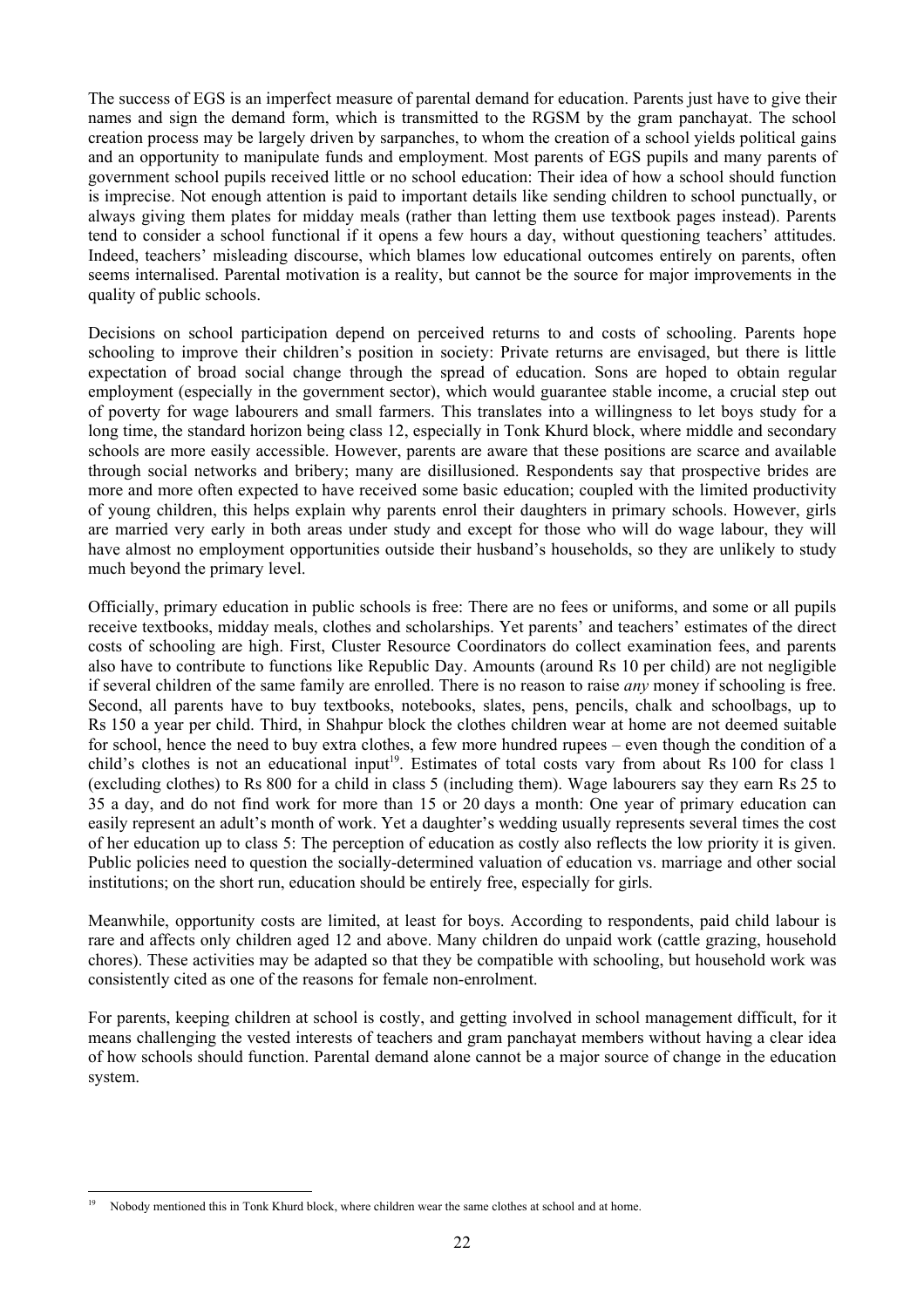# **5.2. Ambiguities of the state's position**

Officially, decentralisation allows closer interactions between parents, teachers and local institutions to improve the quality of schools. Yet protagonists like teachers or gram panchayat members implement it according to their own interests, which may not coincide with this vision. Assistant teachers had formed a lobby privileging their status over their work. The shift to local recruitment was designed to prevent the reformation of such a lobby – which *has* happened at least with shiksha karmis – but de-motivated local residents have been substituted for civil servants without a professional ethos being promoted. Most (not all) interviewed shiksha karmis and gurujis showed interest for teaching; at least one of them seemed strongly committed, but this was an individual characteristic more than an outcome of the recruitment *system*. The new teachers behave according to their interests as local residents belonging to influential families and eager to become fully-fledged civil servants. They neglect the interests of their pupils. Teaching methods further illustrate the lack of change in educational values. Rote learning remains essential; it is the logic of the education teachers received themselves. Training is too limited to challenge this conception: Giving autonomy to local protagonists in organising education may be necessary but cannot be sufficient to promote change, e.g. teaching methods generating 'joyful learning' cannot be spontaneously adopted by teachers to whom they are not familiar ways of interacting with children.

As neither parents (or other members of the 'community') nor teachers are both able and willing to promote school quality, the role of the state remains central. Unfortunately, despite systematic statements of its importance in official publications, the GoMP's position towards school quality is ambiguous. EGS schools receive low resources, and local residents are not 'transformed' into teachers. Two further examples. The introduction of English courses is supposed to make public schools as 'attractive' as private ones. These courses are nominal (teachers received four days of training and grades are not taken into account in examination results): Although textbooks were distributed, no tangible results can be expected in terms of learning. Certainly, English courses are often nominal in private schools as well, but it is disturbing that public and private schools compete in terms of nominal attributes rather than of the quality of teaching<sup>20</sup>.

Under the so-called 'Headstart' programme, the installation of 'computer labs' has been experimented in a few CRCs, including one of those visited in Tonk Khurd block. The 'lab' has four computers and two printers. Two persons who hold degrees in IT teach middle-school and class-5 pupils (mostly those of the same village), once or twice a week. In class 5, exercises observed were limited to game-based activities around the Devanagari script. It is doubtful whether computers are necessary to teach this, which class-5 pupils should already master anyway. Furthermore, computer literacy is acquired and retained only through regular practice, while groups of five children would sit in front of a computer for only ten minutes in each session. The contribution to children's achievement is likely to be minimal, though the social status of the CRC was enhanced.

While attempting to reduce gaps between public and private, or rural and urban schools, the introduction of English and computer courses involves substantial trade-offs with other inputs – notably teaching positions and training – which are likely to have more impact on the acquisition of Hindi literacy and numeracy.

The malfunctions of public schools and school management institutions can be explained by insufficient change in social values regarding education. While initiatives like the Padhna Badhna Andolan were said by respondents to have improved attitudes to education, the state should put more emphasis on the quality of schools. In that context, increasing local control over schools may not necessarily result in universal primary education of decent quality.

# **5.3. The spontaneous evolution of village school systems**

Reforms of public schools in Madhya Pradesh have not happened in isolation: The spread of private schools during the 1990's has to be taken into account while assessing policies like EGS. This is best done analysing how schools of different types co-exist within the same areas. Villages visited in Shahpur have one EGS or government school, hence there is not much to add on their situation. In sharp contrast, villages visited in

 $20$ 20 Introducing English courses which do not allow pupils to grasp anything of that language hardly makes sense. The general role that English should play in the education system of Madhya Pradesh is a different question.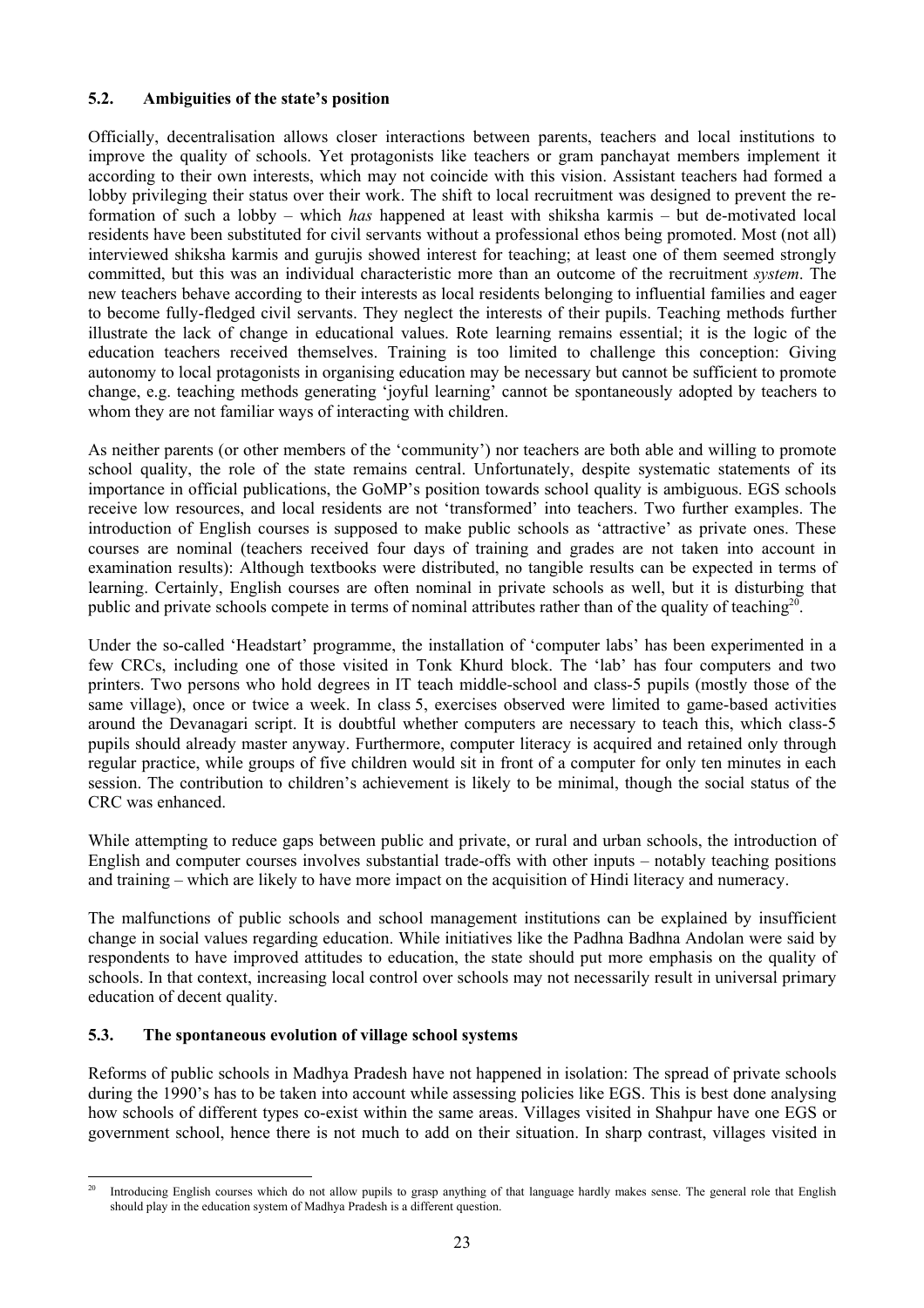Tonk Khurd have several public and private schools. The lack of local educational planning appears to generate divided and inefficient local school systems.

Privatisation is wide-ranging in villages visited in Tonk Khurd: Eight among eighteen primary schools are private (see table 2), but none is more than ten years old. Being larger than EGS schools, and comparable to government ones, they represent more than half of total enrolment (about 350 children among about 600 in Tonk3). Three of these schools (one in each village) are Saraswati Shishu Mandirs (SSM) belonging to the RSS network, Gram Bharati; others are independent, several of them opened by former SSM teachers<sup>21</sup>. A small private school of Tonk Khurd block looks like an ideal EGS school: It has one qualified teacher (BA) and 42 pupils from similar social backgrounds, operates in a rented kaccha room and has the same limited equipment as EGS schools. The teacher would earn Rs 1,500 a month; he seems committed and friendly towards his pupils, and stresses his accountability towards parents. Literacy tests results are excellent: All class-5 could read fluently and with intonation. However, the mechanisms underlying this apparent success are not replicable in EGS schools: The teacher is a Brahmin and most of his pupils belong to privileged backgrounds; his accountability arises from the payment of fees by parents able to monitor their children' achievement.

In sharp contrast, SSMs are large schools (in Dewas, many have pre-primary or middle classes) allowing more interactions between pupils and teachers. SSMs have one teacher per grade, and base their reputation on the regularity school timings, teachers' attendance and discipline. Buildings have small, badly constructed rooms (worse in some respects than public schools buildings, e.g. brick walls are not even painted), teaching / learning materials are rare, and teaching methods may not be, say, innovative. In Tonk2, literacy tests results in class 5 were excellent among children seated closest to the teacher's desk, but quickly worsening as one moved away from it. Here again, teacher accountability arises from strict employment conditions (associated with low salaries, Rs 700 to 1,250 a month) and the payment of fees by 'upper'-caste parents who accept the very specific ideology associated with the RSS.

In Tonk Khurd, most of the recent extension of the primary school system is due to private schools, which have managed to establish close links with parents and the 'community'. For example, in March 2002 the annual fête of the Tonk3 SSM included an evening-long theatre performance by pupils, on the main square at the entrance of the village, which attracted several hundred villagers. However, private schools do not represent a model for the public sector. First, the payment of fees bars poorer households from accessing them. Indeed, fees vary from Rs 40 a month plus a yearly Rs 75 in the small school of Tonk1 described above to Rs 195 and a yearly Rs 295 for class 5 in SSMs – this does not include not-so-voluntary 'donations' of several hundred rupees which have to be paid when enrolling a child for the first time. Second, social differentiation and signalling are crucial outputs of these schools, many of which promote debatable political ideologies detrimental to children from deprived social groups. The private sector might have contributed a lot in increasing enrolment rates, but its development is unlikely to lead to the universalisation of quality primary education.

Indeed, through the creation of EGS schools, the division of co-educational government schools into separate girls and boys schools, and the reliance on private schools, the reforms undertaken in Madhya Pradesh since the 1990's tend to favour the creation of additional schools over the extension of existing ones. This is a crucial policy choice, which has two problematic consequences. First, it leads to the generalisation of multigrade teaching. Most schools visited, whether public or private, have less than five teachers, with dire consequences on the quality of teaching, as the 'graded' approach is the only one vaguely mastered by most teachers and understood by parents. The government itself appears unable to do away with it, since the new textbooks re-introduce it. Nonetheless, multi-grade teaching is not always a necessity. In villages visited in Tonk Khurd block, the total number of primary school teachers exceeds five, or ten and village-level pupils / teacher ratios are not high: Were it not for the fragmentation of the school supply between five to seven schools, multi-grade teaching could be avoided. Physical distance may be a real issue in some Adivasi areas of Madhya Pradesh, but densities of 139 inhabitants per sq. km, as in 'scarcely' populated Betul district in 1991, would be considered high in most countries in the world. The proportion of Indian children living in

 $^{21}$ Six of these schools could be briefly visited: Two SSMs (Tonk2 and Tonk3), and four independent schools (two in Tonk1, one each in Tonk2 and Tonk3).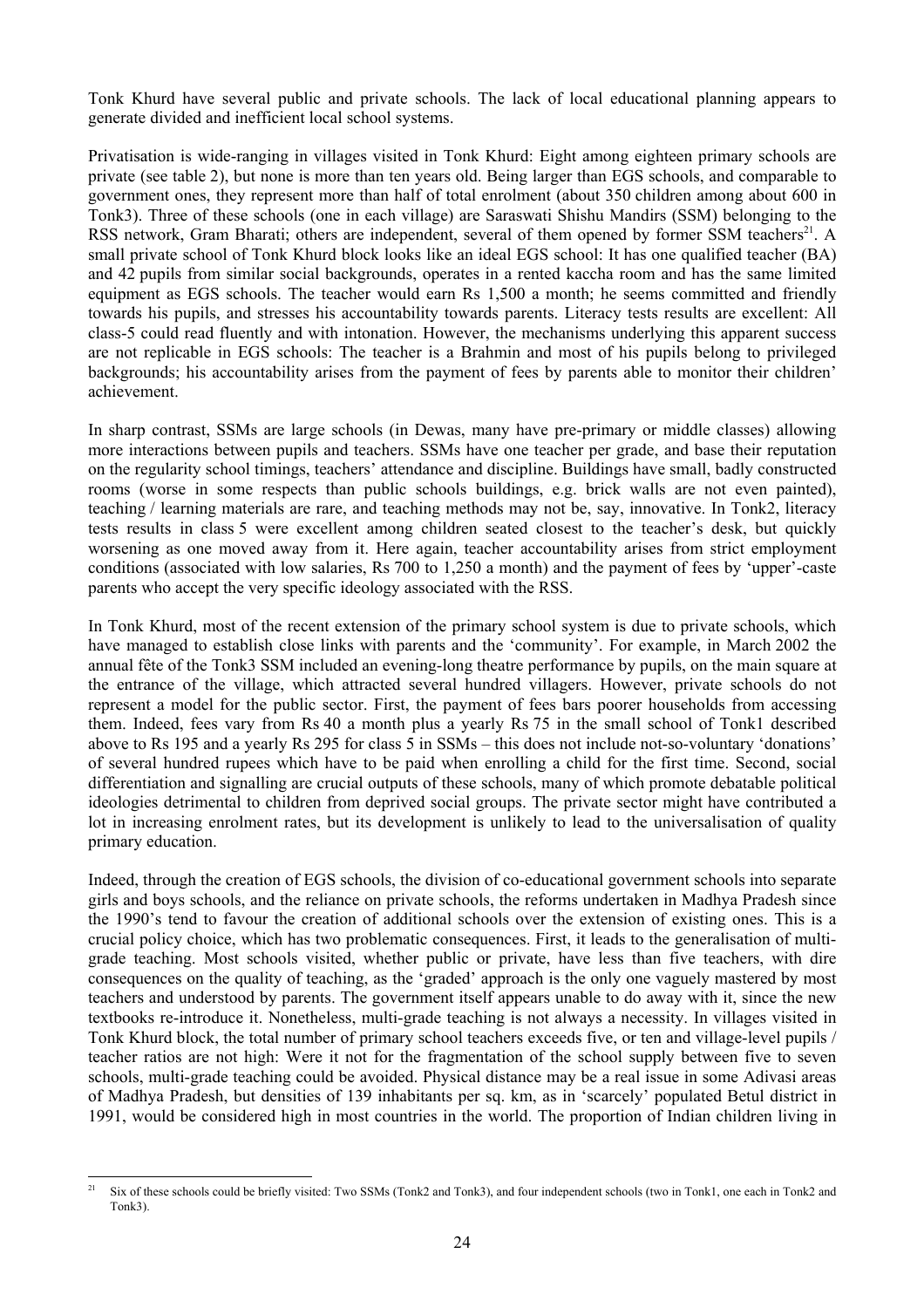areas where there are not enough of them within a 1-km radius to justify the existence of more than two teaching positions is likely to be low.

Second, the school system ends up reproducing the divisions of rural North Indian society, instead of reducing them. In Tonk Khurd block, wealthy and / or 'upper'-caste families send their children, especially their sons, to private schools, while people belonging to intermediary economic and social categories send theirs to the government schools – where girls and boys are separated – and Dalit children have access to the EGS school. In Shahpur block, Adivasi children attend public schools, either EGS or government ones; only children living in the largest two villages (Shahpur and Bhoura), many of them non-Adivasi, have easier access to private schools.

The constraint constituted by the near monopoly of the government bureaucracy on the primary school supply of Shahpur and Tonk Khurd blocks has been relaxed: The current system is more responsive to the demand for education expressed by villagers. The features of the emerging school system thus depend on the nature of the demand expressed by different social groups, and privatisation may have had more impact than reforms internal to the public sector. The 'market' for education thus created does not seem to be efficient, as it is characterised by the proliferation of schools too small to function correctly, each catering to specific social groups. On the whole, it is unclear whether increased local control over schools is paving the way for universal primary education.

#### **CONCLUSION**

The reforms of primary education undertaken in Madhya Pradesh since the mid-1990's are notable. Indeed, the GoMP has acknowledged that the deficiencies of public schools have been the major source of educational deprivation in the state, and sought to address them through policy changes which include many elements long advocated by social activists and researchers, aiming to improve access to primary and middle schools and to create accountability of the teachers to their pupils' parents. Yet fieldwork results suggest that, *by 2002, in Shahpur and Tonk Khurd blocks*, the public school system has been extended and divided without the reforms having a decisive positive impact on its functioning. Further research is needed to assess the situation of rural Madhya Pradesh as a whole and its evolution, but a general interpretation of these partial results – which are consistent with the conclusions of other recent studies of primary education in rural India (Bhatty, 1998; Drèze and Gazdar, 1997; Drèze and Sen, 2002; Govinda, 2002; Jha and Jhingran, 2002; Kingdon and Muzammil, 2001; PROBE Team, 1999) – is possible.

Jean Drèze and Mrinalini Saran (1995) analyse school systems as sets of 'resources', 'incentives' and 'values'. In Madhya Pradesh, reforms have implied low levels of inputs per school. This is supposed to be compensated for by a renewed incentives structure in which teachers are supported and controlled. This policy has two flaws. First, resources may be too low for teaching to be effective. For example, the combination of multi-grade teaching and the lack of formal or informal training makes it difficult for gurujis to impart their pupils – most of whom are first-generation learners – the contents of the primary curriculum. Second, the effectiveness of incentives depends on values. If teachers and panchayat members belong to the same dominant social groups and do not consider the education of Dalit or Adivasi children a priority, the current incentives structure is ineffective. Decentralisation leads to an adaptation of the school system to existing values; it cannot challenge them.

Commenting on EGS and comparable initiatives, Jean Drèze and Amartya Sen (2002, chapter 5) acknowledge the potential of 'second-track schooling facilities' as temporary means to increase enrolment but stress the risks involved in terms of the quality, equity and sustainability of the resulting school system. These issues are certainly crucial, but the perspective should be broader than a comparison between EGS and government schools. Indeed, the management structure of all public schools converges towards the same decentralised organisation. Meanwhile, non-enrolment, or at least very irregular attendance, persists, and private schools develop quickly. Equity issues should be analysed considering the whole range of educational opportunities open to each child. Whether there is a systematic difference in quality between EGS and government schools in Madhya Pradesh remains an open question, but fieldwork suggests that the poor quality of teaching is a crucial issue across school types – even private schools seem to offer more rather than better teaching. Sustainability is an issue for all schools, not only EGS ones: Private schools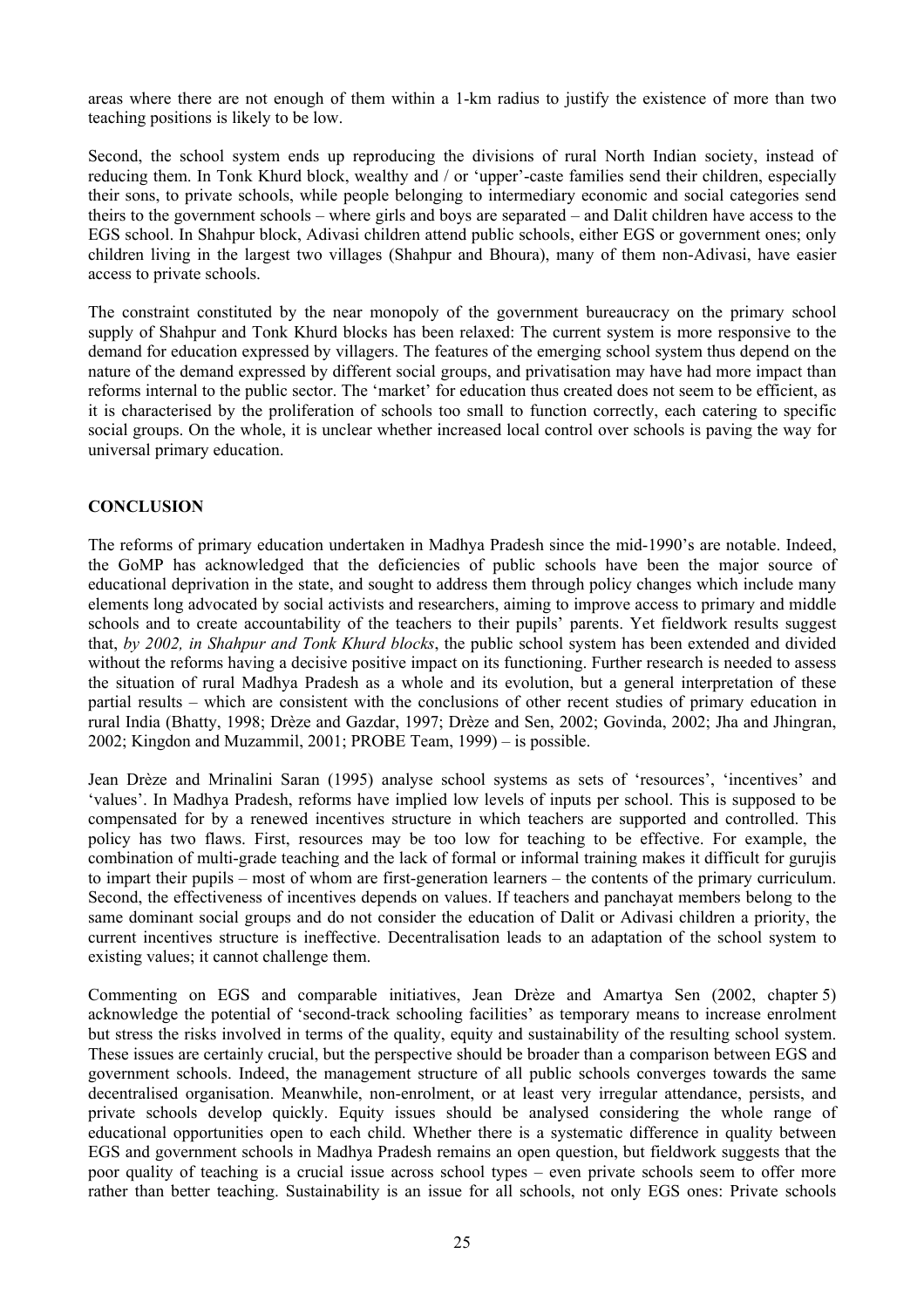appear and disappear, depending on their profitability, and enrolment in public schools varies as a consequence. The school system of each village is intrinsically unstable, which is detrimental to children.

Through decentralisation and privatisation, current policies tend to let market-like mechanisms determine the school supply in villages of Madhya Pradesh. Given existing social structures, this market often fails: The school supply is fragmented into schools which are too small to be efficient, and social inequalities are reproduced rather than reduced. Universalising primary education probably requires some planning of the school supply, say, at the cluster level, so that the system has the capacity to enrol all children in schools of a reasonable size, avoiding multi-grade teaching wherever this is possible. This implies regulating the development of the private sector, but also challenging current attitudes towards children of underprivileged social backgrounds and towards public schools. A 'schooling revolution' will be achieved only if local politics are made to promote a radically democratic policy of education for all.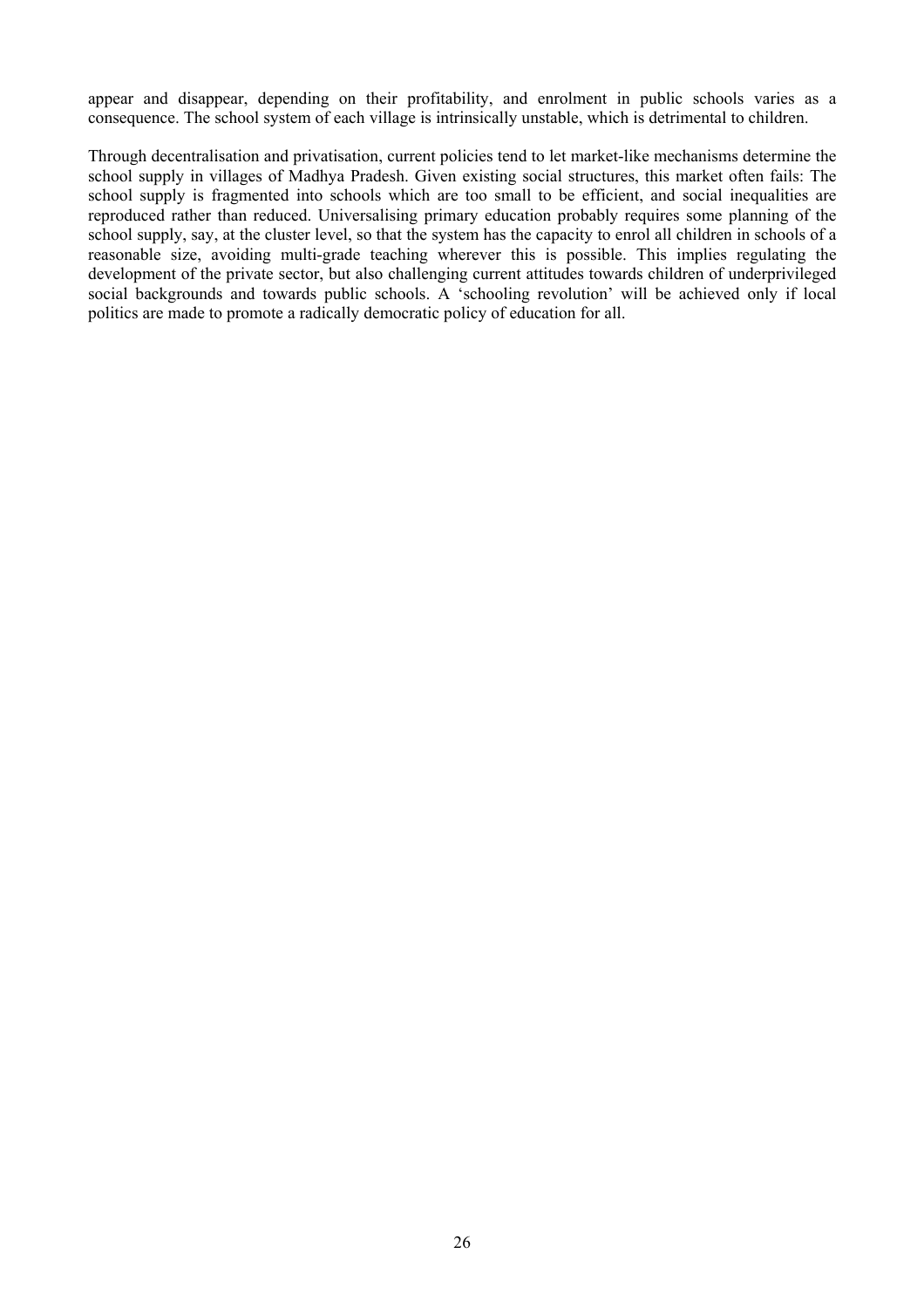# **GLOSSARY OF HINDI WORDS USED IN THE TEXT**

| Adivasi               | literally 'aborigine', refers to 'tribal' populations, or Scheduled Tribes               |
|-----------------------|------------------------------------------------------------------------------------------|
| Dalit                 | literally 'oppressed', refers to 'lower' castes, or Scheduled Castes                     |
| daliya                | coarsely ground wheat; a basic sweet dish made of it                                     |
| Gond, Gondi           | people of Central India, their language                                                  |
| gram                  | village                                                                                  |
| guru                  | a teacher, especially in Indian philosophical and religious traditions                   |
| guruji                | term used to address a <i>guru</i> ; in this case, refers to teachers in EGS schools     |
| janpad                | block (an administrative division, between the district and the village                  |
| kaccha                | in this case, refers to a building made of temporary materials or a non-metalled<br>road |
| Korku                 | another people of Central India, or their language                                       |
| Malwa, Malwi          | a region of Western Madhya Pradesh, the local Hindi dialect                              |
| mandir                | literally, temple                                                                        |
| mela                  | a fair and / or a festival                                                               |
| panchayat             | elected village, block or district council                                               |
| panchayati raj        | decentralised system of governance based on <i>panchayat</i>                             |
| Padhna Badhna Andolan | 'Movement to Study and Progress'                                                         |
| Rajput                | powerful caste of Northwest India                                                        |
| samvida shikshak      | 'contractual teacher', a type of teacher in government schools                           |
| Saraswati             | (Brahmanic) Hindu goddess of arts and learning                                           |
| sarkari               | government (adjective)                                                                   |
| sarpanch              | elected village mayor                                                                    |
| shiksha               | education                                                                                |
| shiksha karmi         | 'education worker', one type of teacher in government schools                            |
| shishu                | child                                                                                    |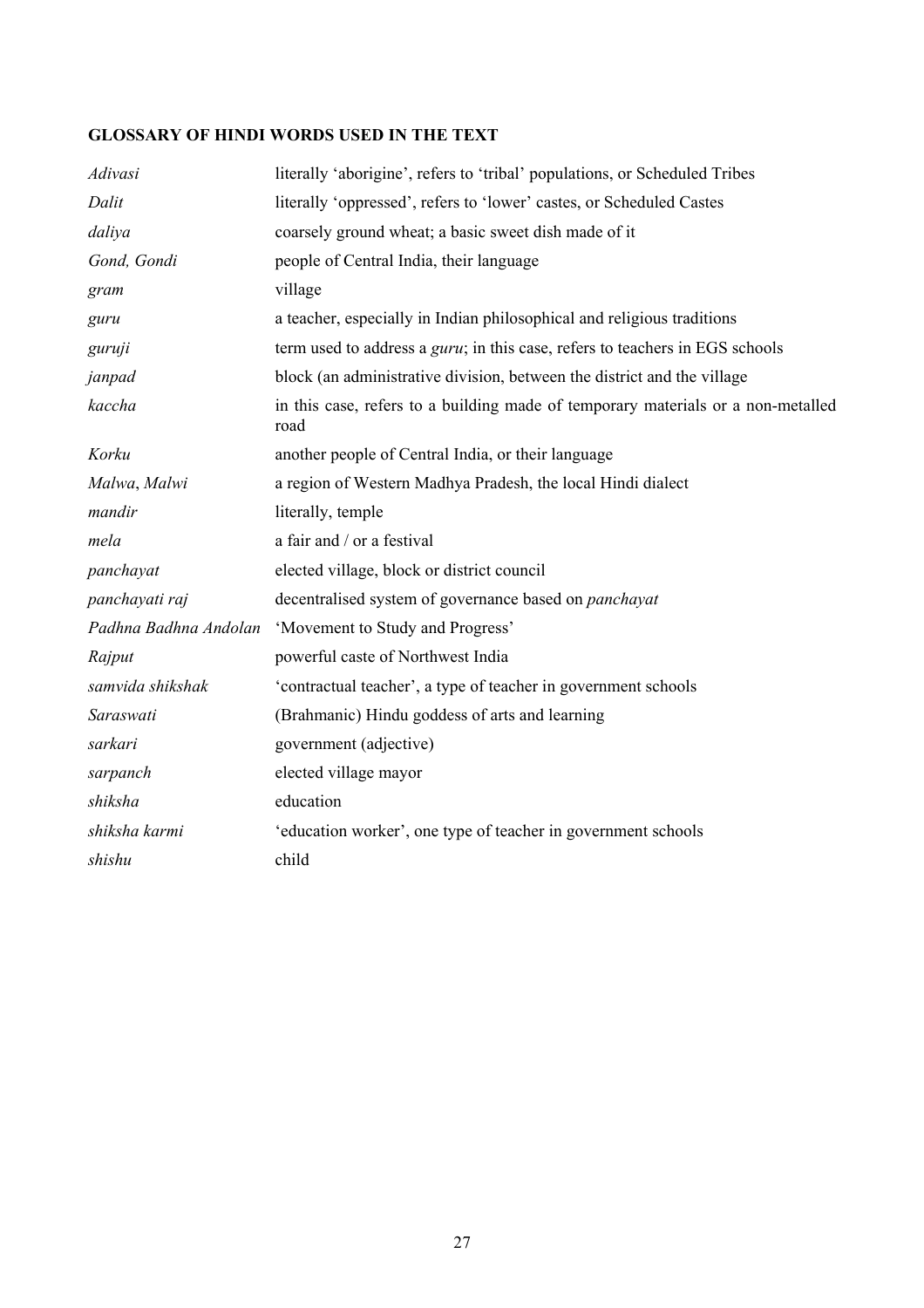#### **BIBLIOGRAPHY**

- Bhatty K. (1998) 'Educational Deprivation in India: A Survey of Field Investigations', *Economic and Political Weekly*, 33 (27), July 4, pp. 1731-1739 and (28), July 11, pp. 1858-1869.
- Census of India (1991) *Census of India 1991*, CD-ROM, Registrar General, Delhi.
- Census of India (2001) *Provisional Population Totals*, Series 1, Paper 1, Registrar General, Delhi.
- De A., Noronha C. and Samson M. (2002) 'Private Schools for Less Privileged: Some Insights from a Case Study', *Economic and Political Weekly*, 37 (52), December 28, pp. 5230-5236.
- De A., Majumdar M., Noronha C. and Samson M. (2002) 'Private Schools and Universal Elementary Education', chapter 11 in Govinda (2002), pp. 131-151.
- Drèze J. and Gazdar H. (1997) 'Uttar Pradesh: The Burden of Inertia', chapter 2 in Jean Drèze and Amartya Sen, *Indian Development: Selected Regional Perspectives*, Oxford University Press, Delhi, pp. 33-108.
- Drèze J. and Saran M. (1995) 'Primary Education and Economic Development in China and India: Overview and Two Case Studies', in Kaushik Basu, Prasanta K. Pattanaik and Kotaro Suzumura, (eds.), *Choice, Welfare, and Development: A Festschrift in Honour of Amartya K. Sen*, Oxford University Press, Clarendon Press, Oxford and New York, pp. 182-241.
- Drèze J. and Sen A. (2002) *India: Development and Participation*, Oxford University Press, Delhi.
- Eklavya (2001) *Looking Back to the Future*, Tri-annual report of the Eklavya Foundation for the years 1998-2001, Bhopal.
- Gopalakrishnan R. and Sharma A. (1998) 'Education Guarantee Scheme in Madhya Pradesh: Innovative Step to Universalise Education', *Economic and Political Weekly*, 33 (39), September 26, pp. 2546-2551.
- Government of Madhya Pradesh (1998) *The Madhya Pradesh Human Development Report 1998*, Bhopal.
- Govinda R. (ed.) (2002) *India Education Report: A Profile of Basic Education*, Oxford University Press, Delhi.
- Govinda R. and Varghese N.V. (1993) *Quality of Primary Schooling in India: A Case Study of Madhya Pradesh*, International Institute for Educational Planning, Paris.
- IIPS (International Institute for Population Sciences) and ORC Macro (2001) *National Family Health Survey (NFHS-2) India 1998-99: Madhya Pradesh*, IIPS, Mumbai, April.
- Jha J. (2000) 'Education Guarantee Scheme and Alternative Schooling: Community Based Initiatives in Primary Education in Madhya Pradesh', in RGSM (2000), pp. 161-233.
- Jha J. and Jhingran D. (2002) *Elementary Education for the Poorest and Other Deprived Groups: The Real Challenge of Universalisation*, Centre for Policy Research, Delhi.
- Josson S. (2001) *Mahua Tola Gets a School: Education Guarantee Scheme in Madhya Pradesh*, Rajiv Gandhi Shiksha Mission, Government of Madhya Pradesh, Bhopal.
- Kingdon G. (1996) 'Private Schooling in India: Size, Nature and Equity-Effects', *Economic and Political Weekly*, 31 (51), December 25, pp. 3306-3314.
- Kingdon G. and Muzammil M. (2001) 'A Political Economy of Education in India', *Economic and Political Weekly*, 36 (32), August 11, pp. 3052-3062 and (33), August 18, pp. 3178-3185.
- Kothari B., Vijaya P.G., Chand S. and Sharma R. (2000) *A Review of Primary Education Packages in Madhya Pradesh*, Indian Institute of Management, Ahmedabad, December.
- Kumar K., Priyam M. and Saxena S. (2001 a) 'Looking beyond the Smokescreen: DPEP and Primary Education in India', *Economic and Political Weekly*, 36 (7), February 17, pp. 560-568.
- Kumar K., Priyam M. and Saxena S. (2001 b) 'The Trouble with "Para-teachers"', *Frontline*, 18 (22), October 27.